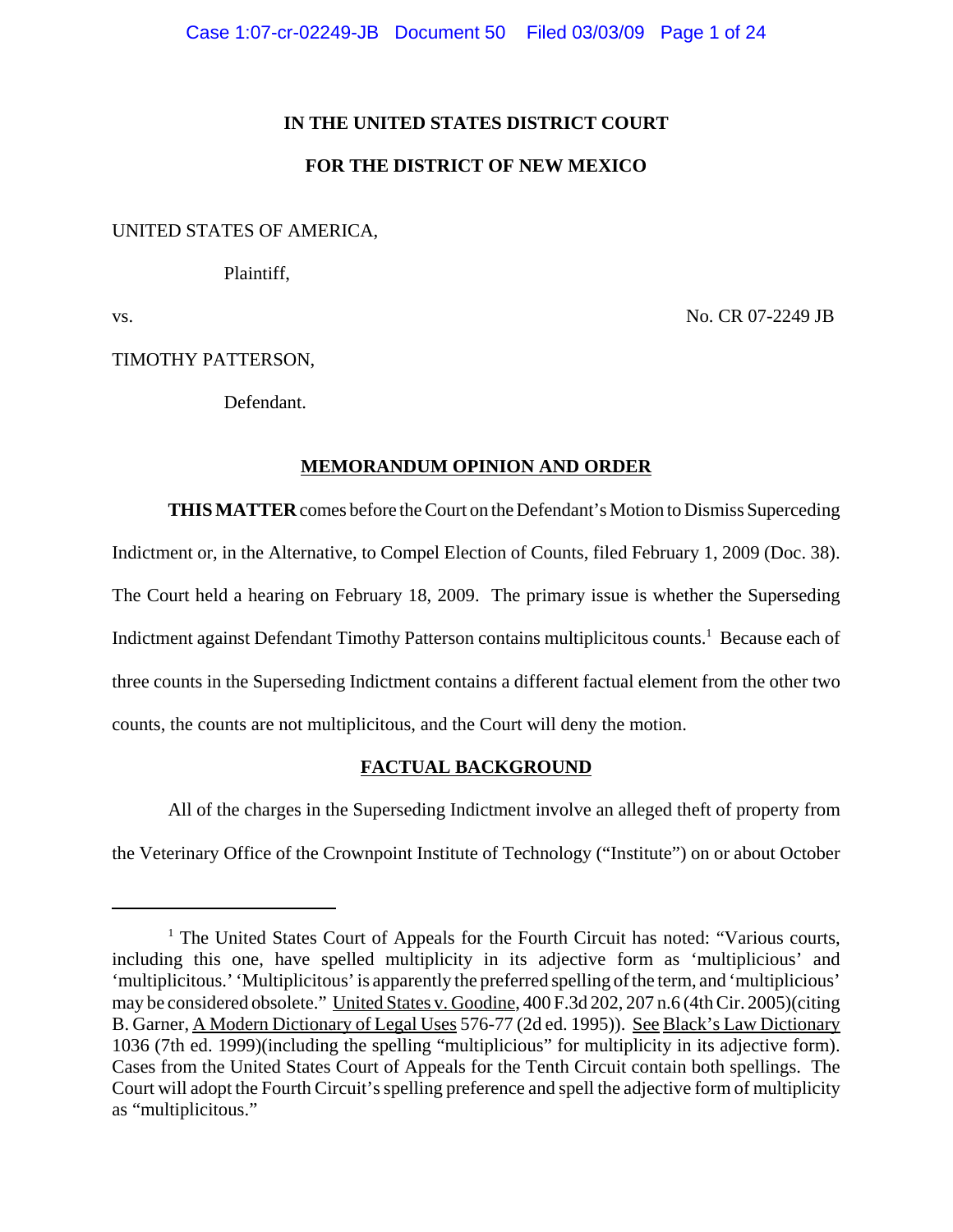7, 2006. The United States, on information and belief, based in particular on information that Patterson's counsel provided, states that Patterson will argue that he did not intend to "permanently deprive" the victim of the property he stole. The United States contends that Patterson will argue that his intent was to use the property as some sort of bargaining chip in a contract dispute Patterson was having with the Institute. The United States maintains, however, that there is no evidence of a contract dispute or that Patterson made any attempt to use the stolen property as a bargaining chip.

#### **PROCEDURAL BACKGROUND**

On November 6, 2007, a grand jury for the United States District Court for the District of New Mexico returned a single count Indictment, charging Patterson with theft of property that was located in the Navajo Nation, in violation of 18 U.S.C. §§ 661 and 1152. See Indictment at 1, filed November 6, 2007 (Doc. 2). After the parties were unable to reach a mutually acceptable disposition of the charge, a grand jury returned a Superseding Indictment, charging Patterson with three criminal offenses: (i) theft of property belonging to the Institute, in violation of 18 U.S.C. §§ 661, 1152; (ii) stealing and converting property belonging to an Indian tribal organization, in violation of § 1163; and (iii) entering a structure in the Institute with the intent to commit a theft of property, in violation of 18 U.S.C. § 1152 and N.M.S.A. 1978, § 30-16-3B. See Superseding Indictment at 1-2, filed January 8, 2009 (Doc. 30).

Specifically, Count One charges:

#### Count 1

On or about October 7, 2006, in Indian Country, in McKinley County, in the District of New Mexico, the defendant, **TIMOTHY PATTERSON**, a non-Indian, did take and carry away with the intent to steal and purloin, property belonging to the Crownpoint Institute of Technology, an institution chartered and operated by the Navajo Nation and the property had a value exceeding \$1,000.00. In violation of 18 U.S.C. §§ 1152 and 661.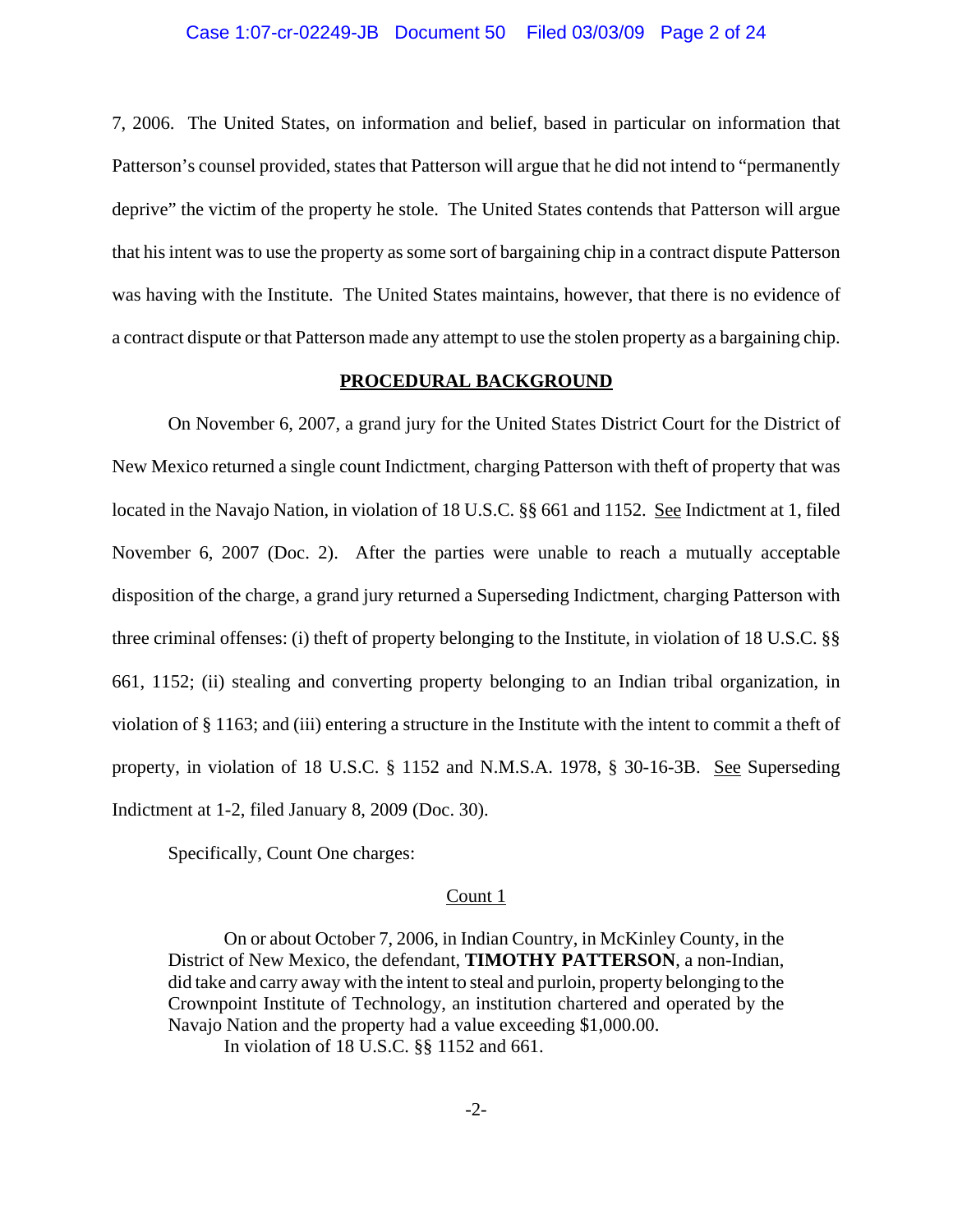Superseding Indictment at 1. Count Two states in full:

# Count 2

On or about October 7, 2006, in Indian country, in McKinley County, in the District of New Mexico, the defendant, **TIMOTHY PATTERSON**, did steal and knowingly convert to his use, property belonging to an Indian tribal organization; that is, the defendant did steal and knowingly convert to his use veterinary medical examination equipment belonging to the Crownpoint Institute of Technology, an institution chartered and operated by the Navajo Nation and the property had a value exceeding \$1,000.00.

In violation of 18 U.S.C. § 1163.

Superseding Indictment at 1-2. Finally, Count Three states in full:

# Count 3

On or about October 7, 2006, in Indian Country, in McKinley County, in the District of New Mexico, the defendant, **TIMOTHY PATTERSON**, a non-Indian, entered the structure of the Crownpoint Institute of Technology, an institution chartered and operated by the Navajo Nation, without permission and with the intent to commit a felony and theft therein.

In violation of 18 U.S.C. §§ 1152, 13 and N.M. Stat. Ann. § 30-16-3(B).

Superseding Indictment at 2.

Patterson requests that the Court, pursuant to the Fifth, Sixth, and Ninth Amendments to the United States Constitution, dismiss the allegedly multiplicitous counts contained in the Superseding Indictment or, in the alternative, compel the prosecution to elect between the different criminal charges it is bringing. Patterson contends that Counts One and Two, Counts One and Three, and Counts Two and Three are all multiplicitous, and charge the same offense, or markedly similar offenses, from the same course of conduct.<sup>2</sup> Patterson asks that the Court dismiss these overlapping counts because they violate his double jeopardy rights. In the alternative, Patterson urges the Court to require the United States Attorney's Office for the District of New Mexico to elect which of the

<sup>&</sup>lt;sup>2</sup> Although Patterson contends in the opening of his brief that Counts Two and Three are multiplicitous, he does not argue why they are multiplicitous.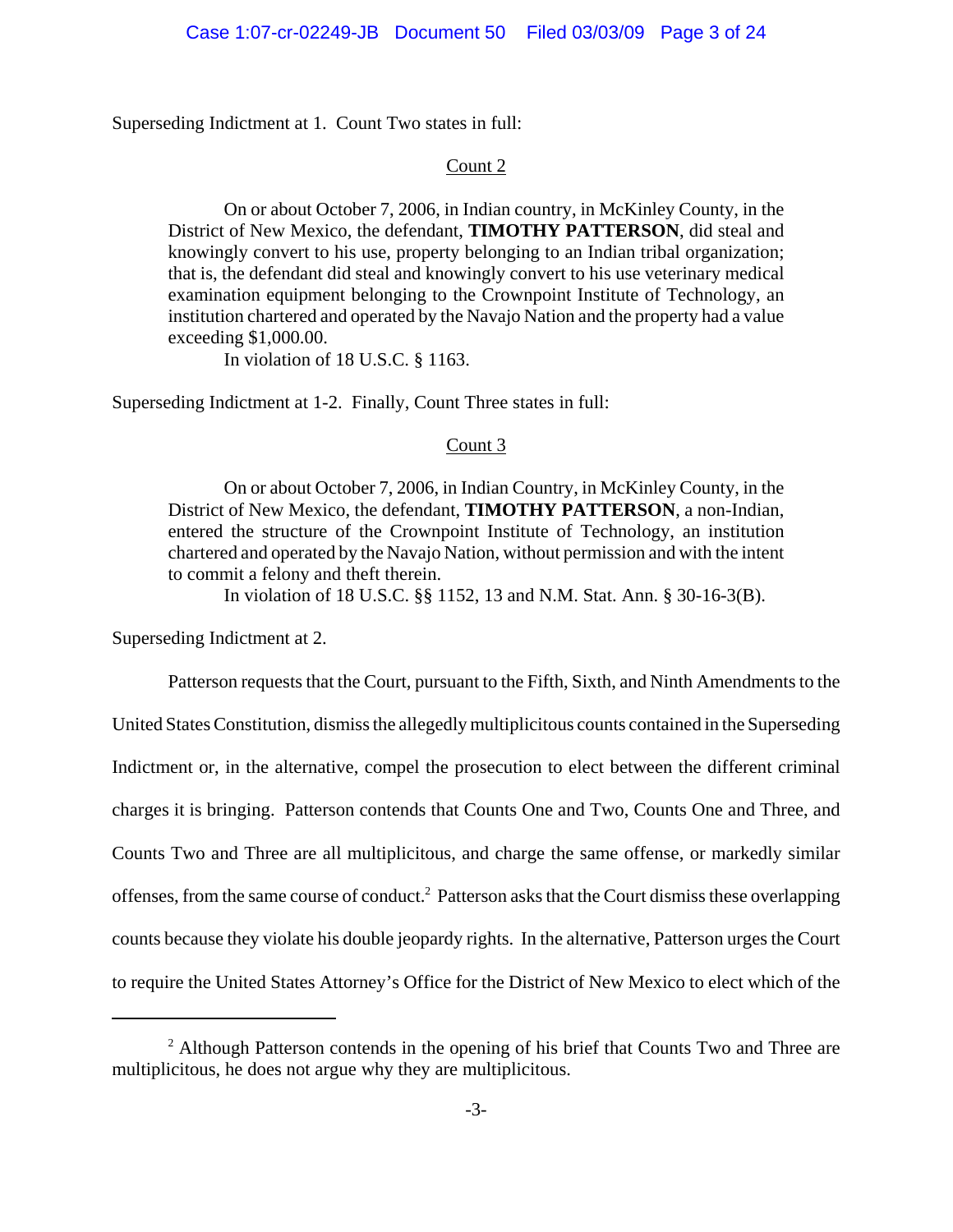### Case 1:07-cr-02249-JB Document 50 Filed 03/03/09 Page 4 of 24

three counts in the Superseding Indictment they will prosecute against Patterson. The United States disagrees with Patterson's position and urges the Court to reject his motion.

#### **LAW ON DOUBLE JEOPARDY AND MULTIPLICITOUS COUNTS**

The Fifth Amendment's guarantee that no person shall "be subject for the same offense to be twice put in jeopardy of life or limb," U.S.CONST., amend. V, protects individuals not only from "successive prosecutions, but also [from] successive punishments for the same offense," United States v. Morris, 247 F.3d 1080, 1083 (10th Cir. 2001)(citing United States v. Dixon, 509 U.S. 688 (1993)). Accordingly, the United States Court of Appeals for the Tenth Circuit's "jurisprudence establishes that multiplicitous sentences violate the Double Jeopardy Clause." United States v. McCullough, 457 F.3d 1150, 1162 (10th Cir. 2006)(internal quotation marks omitted). "'Multiplicity refers to multiple counts of an indictment which cover the same criminal behavior.'" Id. at 1162 (quoting United States v. Johnson, 130 F.3d 1420, 1424 (10th Cir. 1997)). "Although multiplicity is not fatal to an indictment, multiplicitous counts which may result in multiplicitous convictions are considered improper because they allow multiple punishments for a single criminal offense." United States v. McCullough, 457 F.3d at 1162 (internal quotation marks omitted).

The issue of multiplicity may arise when a defendant is faced with an indictment charging multiple violations of the same statute from relatively contemporaneous conduct, such as multiple assault charges stemming from two episodes concerning a prison guard occurring close in time, see United States v. Segien, 114 F.3d 1014, 1022 (10th Cir. 1997)(discussing multiple 18 U.S.C. § 111 charges) abrogated on other grounds by Jones v. United States, 526 U.S. 227 (1999), or simultaneously mailing to the IRS several different false documents in support of a single tax return, see United States v. Bettenhausen, 499 F.2d 1223, 2134 (10th Cir. 1974). In such situations, the central question is often whether the underlying conduct is part of the same transaction or comprises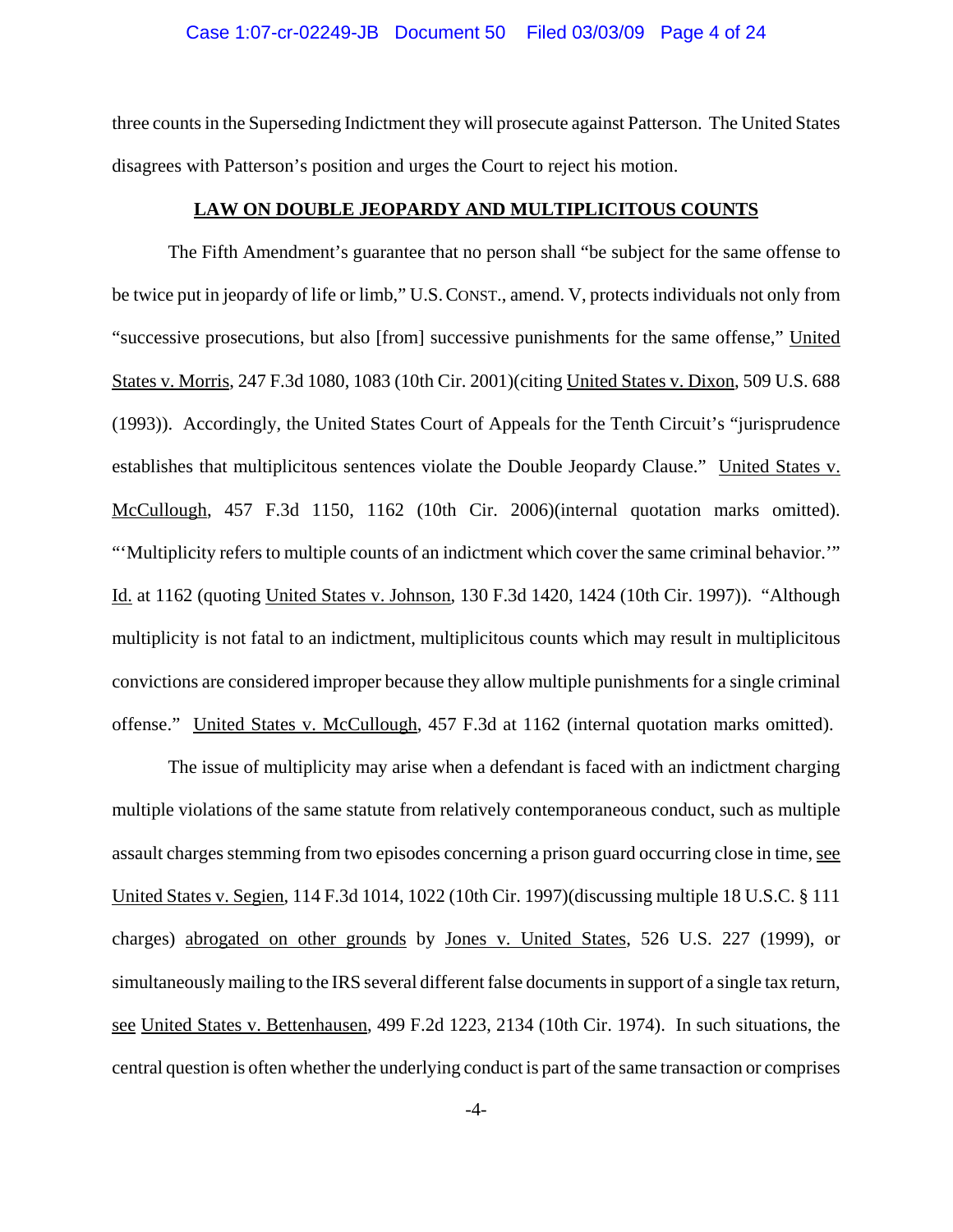## Case 1:07-cr-02249-JB Document 50 Filed 03/03/09 Page 5 of 24

distinct episodes that can be punished separately. See, e.g., United States v. Neha, No. CR 04-1677, Memorandum Opinion and Order at 3, entered June 20, 2006 (Doc. 130)(D.N.M.)(concluding that the offenses charged in four counts constituted separate acts and were not multiplicitous charges for the same offensive conduct because there was more than one rape, because the defendant was the principal in one rape and the aider and abettor in the other, and because the alleged crimes likely did not occur at the same time).

The issue of multiplicity may also arise, as it does here, when the defendant is charged with violations of multiple criminal statutes for the same underlying acts or omissions. When confronting such a situation, courts employ a two-step test. "A person may be prosecuted for more than one crime based on the same conduct (1) if each crime requires proof of a fact that the other does not, or (2) if Congress has clearly expressed its intent to impose cumulative punishment for the same conduct under different statutory provisions." United States v. Pearson, 203 F.3d 1243, 1267-68 (10th Cir. 2000)(citations omitted). When, as is often the case, there is no clearly discernible Congressional intent to impose cumulative punishment, the rule of statutory construction that is described in Blockburger v. United States, 284 U.S. 299 (1932), is used. See United States v. Greene, 239 Fed.Appx. 431, 436 (10th Cir. 2007)(citing United States v. Morehead, 959 F.2d 1489, 1506 (10th Cir.1992), aff'd on reh'g en banc sub nom. United States v. Hill, 971 F.2d 1461 (10th Cir. 1992)).

The Blockburger rule is often known as the "same elements test." United States v. Pearson, 203 F.3d at 1268. "The applicable rule is that, where the same act or transaction constitutes a violation of two distinct statutory provisions, the test to be applied to determine whether there are two offenses or only one, is whether each provision requires proof of a fact which the other does not." Blockburger v. United States, 284 U.S. at 304. "A single act may be an offense against two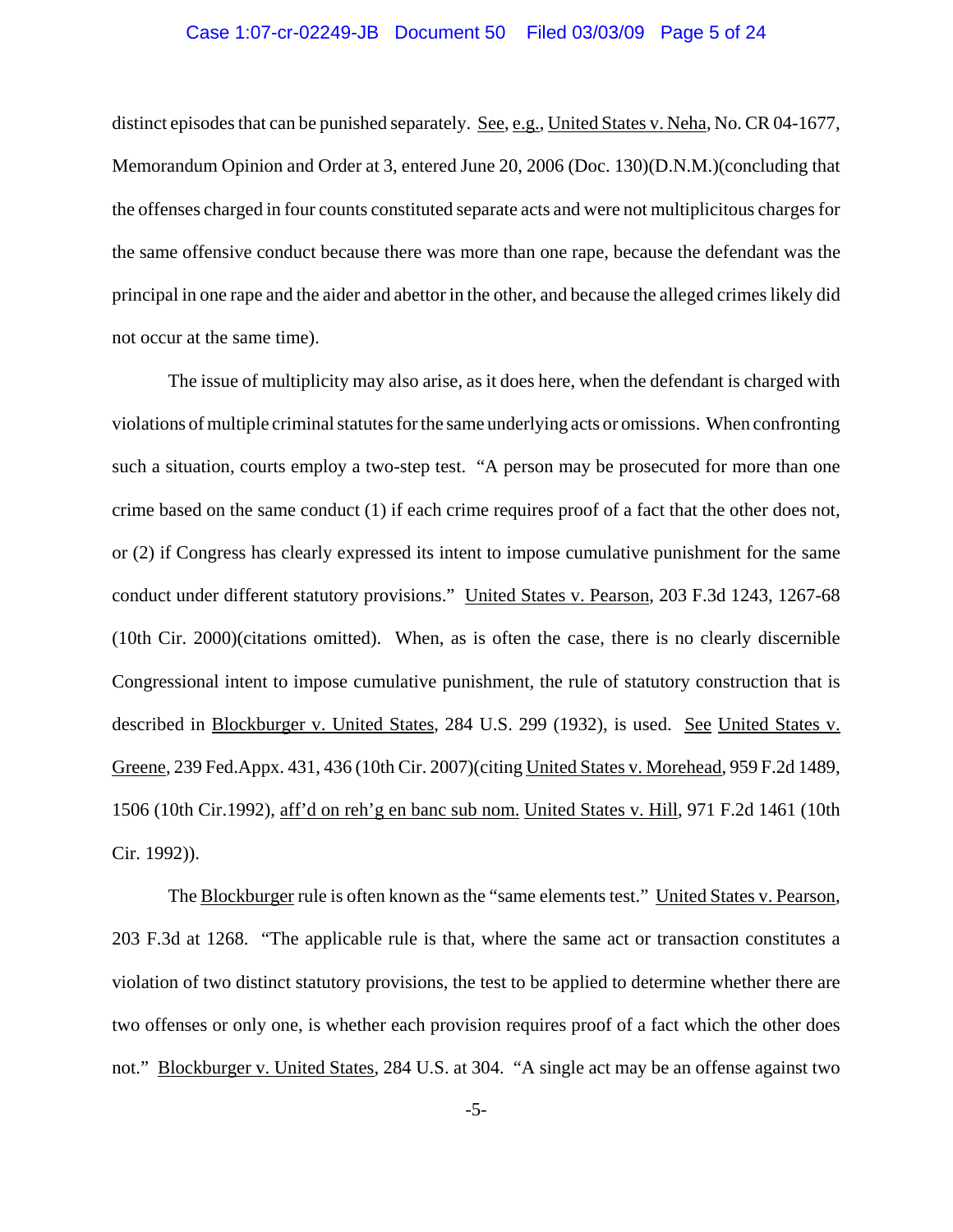## Case 1:07-cr-02249-JB Document 50 Filed 03/03/09 Page 6 of 24

statutes; and if each statute requires proof of an additional fact which the other does not, an acquittal or conviction under either statute does not exempt the defendant from prosecution and punishment under the other." Id. (internal quotation marks omitted).

As the Supreme Court of the United States has noted in the related context of determining when a jury instruction for a lesser-included offense may be given, an elements test is "certain and predictable . . . . [b]ecause the elements approach involves a textual comparison of criminal statutes and does not depend on inferences that may be drawn from evidence introduced at trial . . . ." Schmuck v. United States, 489 U.S. 705, 720 (1989). See United States v. Greene, 239 Fed.Appx. at 436 (discussing Schmuck v. United States in context of the Blockburger test). The Supreme Court has clarified, however, that the **Blockburger** test applies only to charges or convictions asserting violations of separate statutes and not to separate subsections of the same criminal provision. See Sanabria v. United States, 437 U.S. 54, 70 n.24 (1978)(noting Blockburger test is used "to determine whether a single transaction may give rise to separate prosecutions, convictions, and/or punishments under separate statutes")(emphasis added).<sup>3</sup>

<sup>&</sup>lt;sup>3</sup> It may also be the case that a Congressional intent not to allow prosecution for the same transaction under different statutes will trump the elements test. In Ball v. United States, 470 U.S. 856 (1985), the Supreme Court held that a defendant could not be convicted under both then-18 U.S.C. § 922(h) -- prohibiting felons from receiving firearms -- and then-§ 1202(a) -- prohibiting felons from possessing firearms -- for the same firearm. The Supreme Court used Blockburger v. United States as indicating an intent against cumulative punishment, because receiving a weapon necessarily involved possessing it, thus making the statutes multiplicitous under Blockburger v. United States. See Ball v. United States, 470 U.S. at 861-62. The Supreme Court buttressed this position with the intent of Congress expressed in legislative history, however, and also indicated that the Blockburger test was a proxy for the will of Congress. See Ball v. United States, 470 U.S. at 861-64. The Blockburger test thus remains good law, but the decision in Ball v. United States indicates that, if a situation arose where the elements test were satisfied, but there was some other clear expression of Congressional intent not to allow cumulative punishment, then Congressional intent would govern and multiple charges for the same conduct would violate the Fifth Amendment. The Blockburger test might be better expressed therefore not as presenting two ways in which cumulative punishment may be allowed -- based on different elements or based on Congressional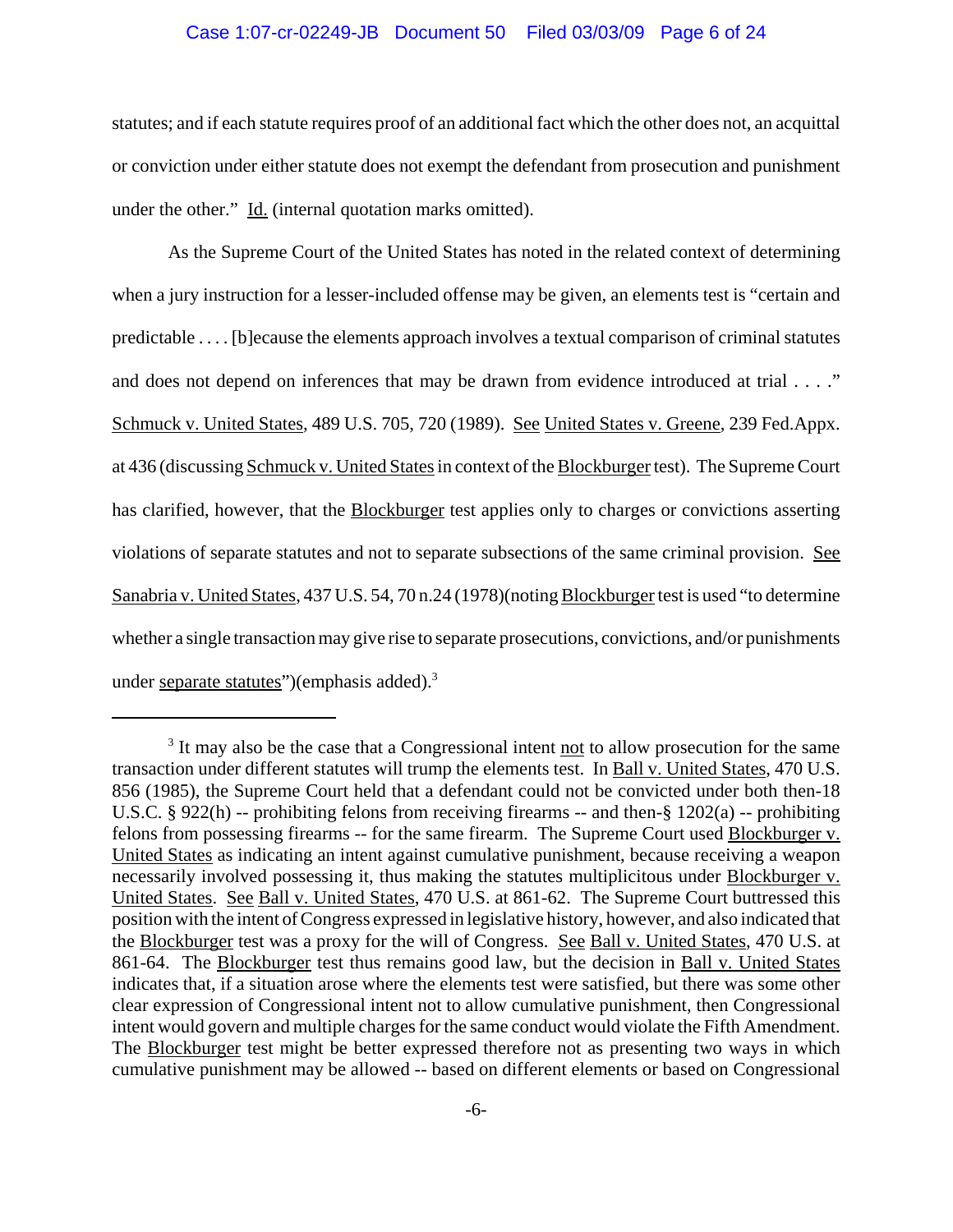## Case 1:07-cr-02249-JB Document 50 Filed 03/03/09 Page 7 of 24

As an example of the elements test at work, in United States v. Greene the defendant was charged and convicted for both tax evasion and making a false statement for the same act of filing a form. The Tenth Circuit held that the convictions were not multiplicitous, because tax evasion required proof of a substantial tax deficiency and an intent to evade taxes, neither of which the other charge required, while the false filing count required proof of knowingly signing a false statement under oath, which was not an element of tax evasion. See id. at 437-38. By contrast, in United States v. Morehead, 959 F.2d 1489 (10th Cir. 1992), the Tenth Circuit found convictions under both 18 U.S.C. § 856(a)(1) and § 856(a)(2) to be multiplicitous. The § 856(a)(2) charge required proof that the defendant knowingly maintained a house for marijuana trafficking, while the  $\S$  856(a)(2) charge required proof that the defendant knowingly managed or controlled a house and rented, leased, or made it available for drug trafficking. See United States v. Morehead, 959 F.2d at 1507. The Tenth Circuit held that managing or controlling, and maintaining, were the same and that thus the § 856(a)(2) charge had an additional element -- renting or leasing -- that was not in § 856(a)(1), but that  $856(a)(1)$  did not contain any element that was not part of §  $856(a)(2)$ . Accordingly, the counts were multiplicitous. See United States v. Morehead, 959 F.2d at 1507.

When confronted with a multiplicitous indictment, a trial court has the discretion to dismiss the multiplicitous counts or to require the government to elect between the multiplicitous counts before trial, or to vacate one of the multiplicitous convictions after trial. See United States v. Johnson, 130 F.3d at 1426 (citing United States v. Throneburg, 921 F.2d 654, 657 (6th Cir. 1990)). If the trial court allows multiplicitous charges to go to the jury, however, the options are more

intent -- but as being a two-step process in which a court first tries to discover the intent of Congress on the question, whether that intent is for or against cumulative punishment, and if that fails, then resorting to the elements test.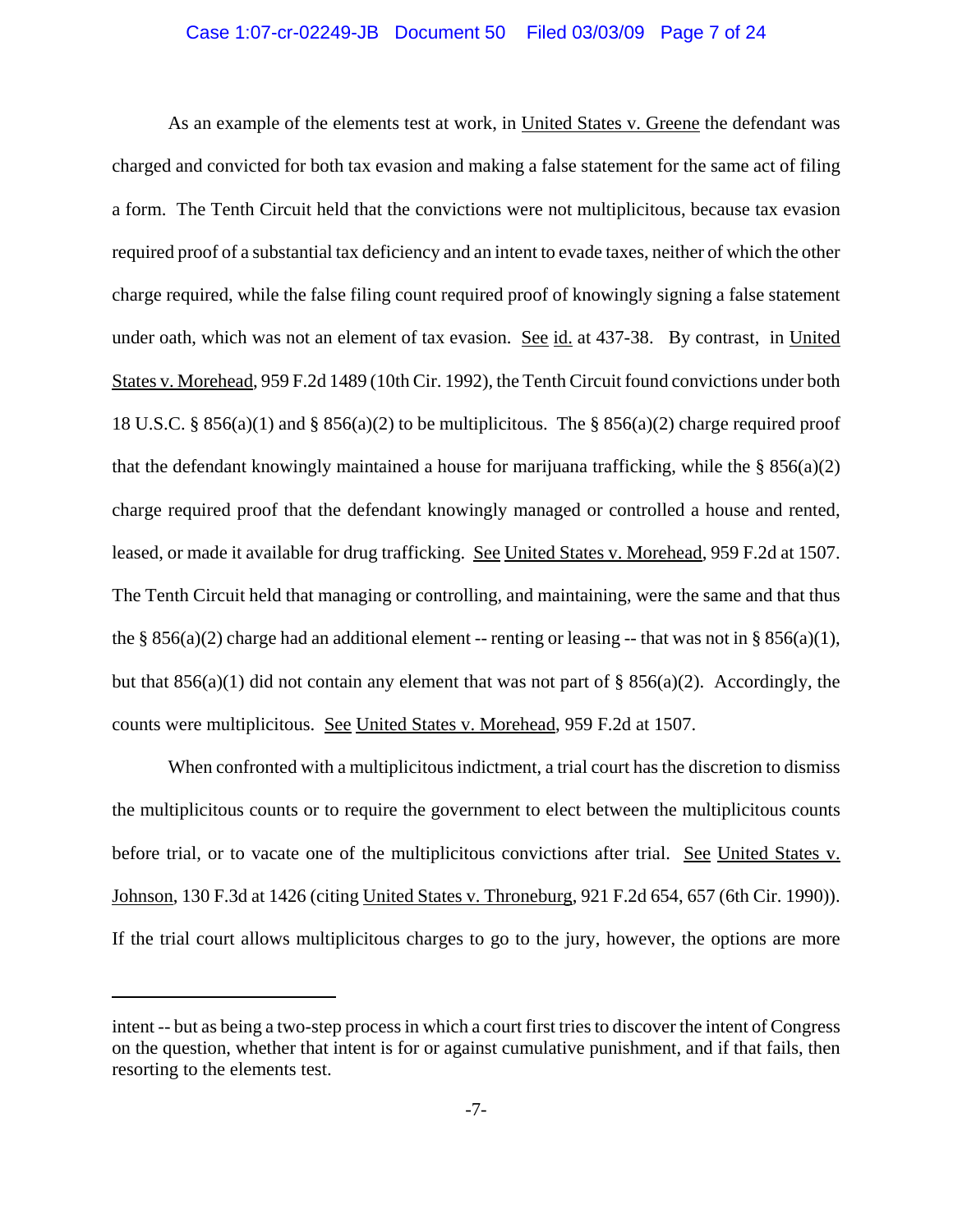### Case 1:07-cr-02249-JB Document 50 Filed 03/03/09 Page 8 of 24

limited: "Where multiplicitous convictions are found, 'the only remedy . . . is . . . to vacate one of the underlying convictions as well as the . . . sentence based upon it." United States v. Barrett, 496 F.3d 1079, 1095 (10th Cir. 2007)(quoting Rutledge v. United States, 517 U.S. 292, 301-02 (1996)). The risk inherent in a failure to dispose of multiplicitous charges before trial is that it "may falsely suggest to a jury that a defendant has committed not one but several crimes." United States v. Johnson, 130 F.3d at 1426 (internal quotation marks omitted). "Once such a message is conveyed to the jury, the risk increases that the jury will be diverted from a careful analysis of the conduct at issue, and will reach a compromise verdict or assume the defendant is guilty on at least some of the charges." Id. (internal quotation marks omitted).

# **LAW REGARDING THE FEDERAL CRIMES OF LARCENY AND THEFT FROM INDIAN TRIBAL ORGANIZATIONS**

To prove the federal crime of larceny, the United States must present evidence of the defendant's specific intent to "steal or purloin." 18 U.S.C. § 661. The crime of theft from Indian tribal organizations may be committed in several different ways. One of those ways requires only that the defendant "converts to his use" property taken from the organization. 18 U.S.C. § 1163. Conversion is different from stealing. United States v. Morisette, 342 U.S. 246 (1952), was a case principally concerned with whether conversion had an intent requirement. Joseph Morisette had been convicted of conversion for gathering and selling spent bomb casings that were heaped into disorderly piles on an Air Force bombing range in rural Michigan. Morisette believed that the casings had been abandoned, but the trial court refused to allow Morisette to present a defense that his intentions were innocent. See id. at 247-49. The Supreme Court found that criminal conversion required proof of intent. See id. at 273. As part of finding that intent was an element of criminal conversion, however, the Supreme Court discussed how conversion, even with intent as an element,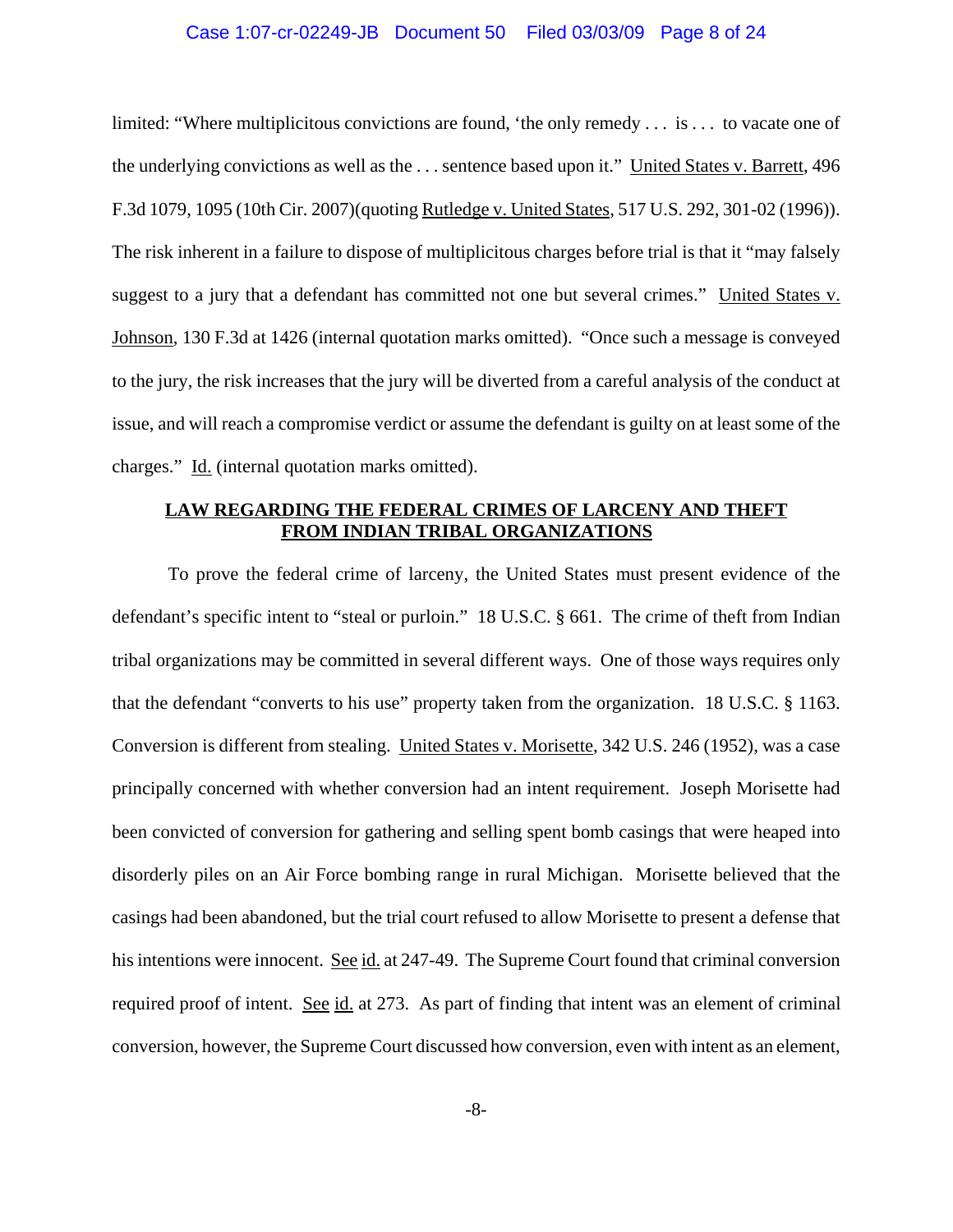was distinct from stealing:

It is not surprising if there is considerable overlapping in the embezzlement, stealing, purloining and knowing conversion grouped in this statute. What has concerned codifiers of the larceny-type offense is that gaps or crevices have separated particular crimes of this general class and guilty men have escaped through the breaches. The books contain a surfeit of cases drawing fine distinctions between slightly different circumstances under which one may obtain wrongful advantages from another's property. The codifiers wanted to reach all such instances. Probably every stealing is a conversion, but certainly not every knowing conversion is a stealing.

Id. at 271. The Supreme Court distinguished stealing and conversion: "To steal means to take away

from one in lawful possession without right with the intention to keep wrongfully. Conversion,

however, may be consummated without any intent to keep and without any wrongful taking, where

the initial possession by the converter was entirely lawful." Id. at 271-72 (internal quotation marks

& citation omitted). The Supreme Court went on to list several scenarios that could involve a

knowing, intentional conversion that would not amount to stealing, such as: (i) abusing property;

and (ii) exceeding the scope of limited permission to use property. See id. at 272.

The Tenth Circuit has also discussed the distinction between conversion and stealing. In

United States v. Hill, 835 F.2d 759 (10th Cir. 1987), the Tenth Circuit stated:

The distinction between stealing and conversion turns on how possession is obtained. One who gains possession of property by wrongfully taking it from another steals. One who comes into possession of property by lawful means, but afterwards wrongfully exercises dominion over that property against the rights of the true owner, commits conversion. There is no way in which both offenses can be committed by the same person involving the same property at the same time for the simple reason that one cannot wrongfully take property and still come into possession of it in a lawful manner.

United States v. Hill, 835 F.2d at 765 (citations omitted).

# **RELEVANT NEW MEXICO LAW ON BURGLARY, LARCENY, AND SHOPLIFTING**

In New Mexico, state courts have consistently held that larceny, in violation of N.M.S.A.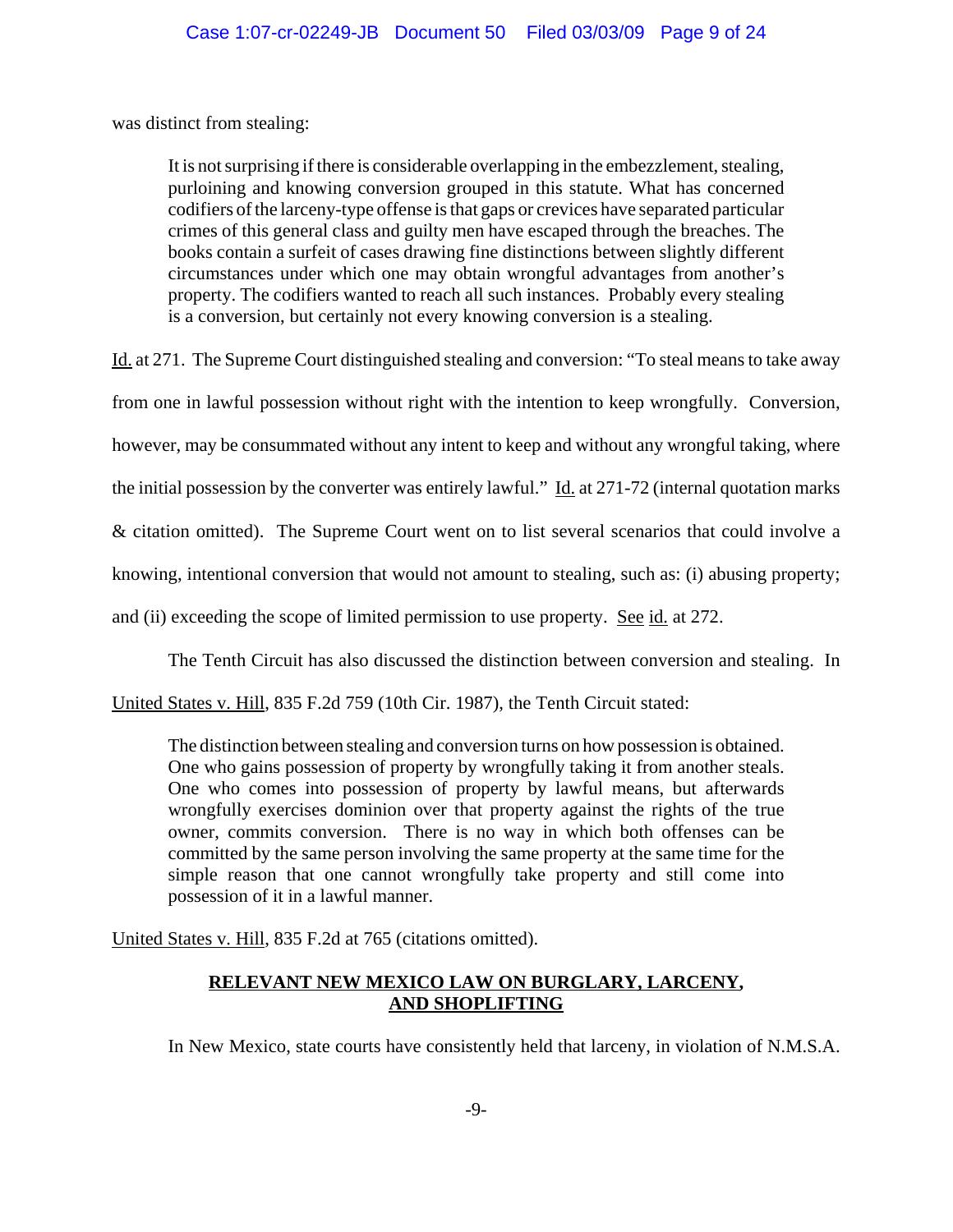### Case 1:07-cr-02249-JB Document 50 Filed 03/03/09 Page 10 of 24

1978 § 30-16-1, includes different elements than burglary, in violation of N.M.S.A. 1978 § 30-16-3. See State v. McAfee, 78 N.M. 108, 111, 428 P.2d 647, 650 (1967)(holding that burglary and larceny have different elements and that a defendant could thus be punished for both for the same incident); State v. Deats, 82 N.M. 711, 716, 487 P.2d 139, 144 (Ct. App. 1971)(same). "Burglary consists of the unauthorized entry of [various structures], with the intent to commit any felony or theft therein." N.M.S.A. 1978 § 30-16-3. In State v. McAfee, the Supreme Court of New Mexico stated:

The crime of burglary is complete when there is an unauthorized entry with the necessary intent; the intent does not have to be carried out after entry. Since stealing is a necessary element of larceny but is not a necessary element of burglary, larceny is not necessarily involved in a burglary. The elements of these two statutory crimes are not the same.

Id., 78 N.M. at 111, 428 P.2d at 650 (citations omitted).

While a defendant may therefore be subject to both burglary and larceny charges, New Mexico state law, under N.M.S.A. 1978 § 30-16-20C, expressly prohibits a defendant from being charged with both shoplifting and another offense arising out of the same conduct. Subsection 30- 16-20C reads: "An individual charged with a violation of this section shall not be charged with a separate or additional offense arising out of the same transaction." Accordingly, in New Mexico, the offenses of burglary and of shoplifting may not be separately punished. See State v. Ramirez, 2008 NMCA 165 ¶¶ 13-17, 198 P.3d 866, 869-70.

In State v. Ramirez, the New Mexico Court of Appeals pointed out that "burglary does not have any shared elements with either shoplifting or larceny." Id. ¶ 7, 198 P.3d at 868. "Shoplifting consists of willfully taking possession or concealing of merchandise with the intention of converting it without paying for it. Burglary is the unauthorized entry of any structure with the intent to commit any felony or theft therein." Id. ¶ 6, 198 P.3d at 868 (citations omitted). Nevertheless, the Court of Appeals held that "[t]he plain language of Section 30-16-20C prohibits the State from bringing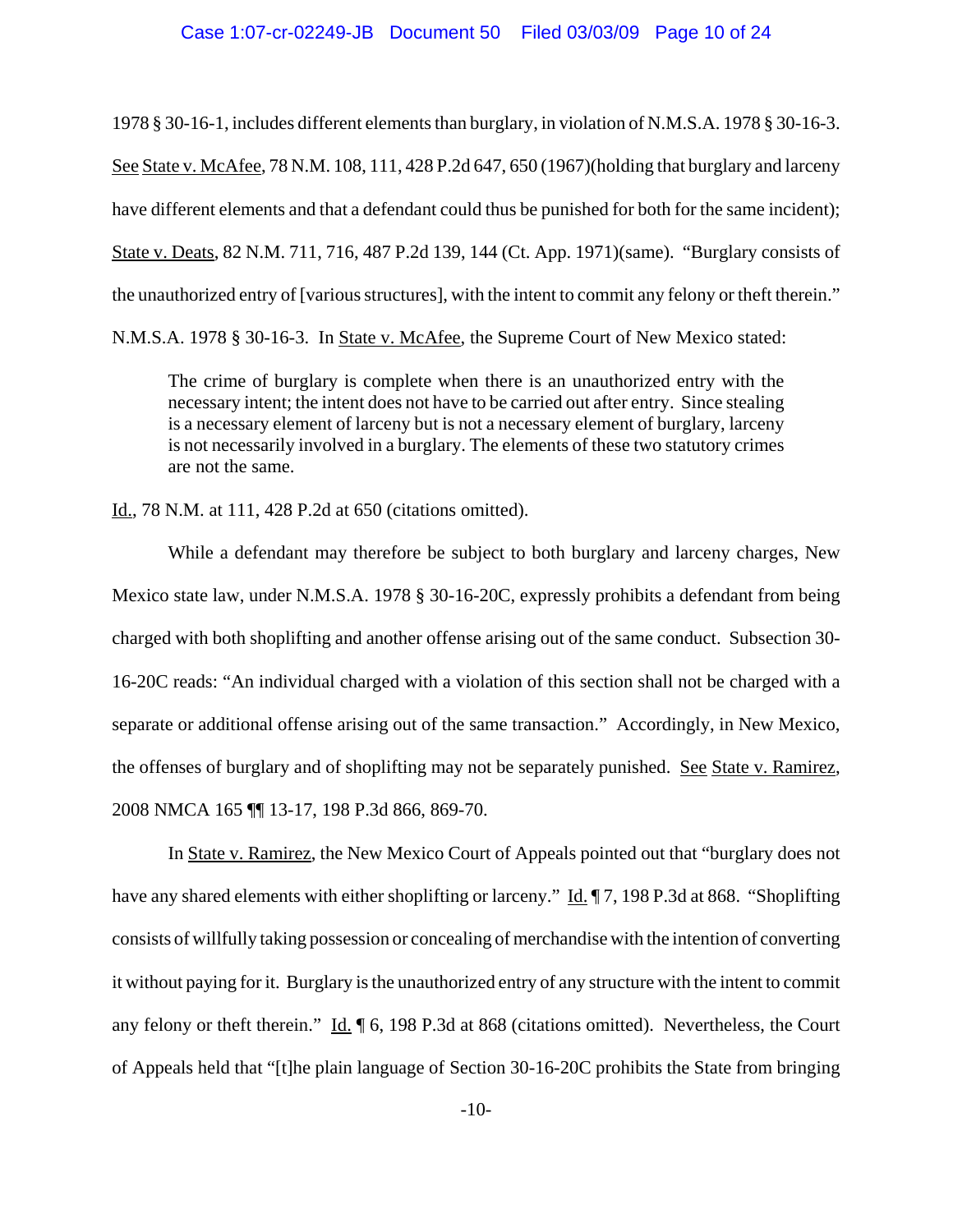## Case 1:07-cr-02249-JB Document 50 Filed 03/03/09 Page 11 of 24

additional charges arising out of the same transaction." State v. Ramirez, 2008 NMCA 165 ¶ 16, 198 P.3d at 870. This statutory prohibition renders charges of shoplifting "null when brought" with charges of burglary or other charges from the same transaction, and "it is for the State to decide which charges to bring based upon the circumstances." Id.  $\P$  17, 198 P.3d at 870.

#### **ANALYSIS**

After parsing the three counts in the Superseding Indictment, the Court is persuaded that the United States' charging is legally justified. A careful examination of the elements of the three crimes alleged in the Superseding Indictment reveals that they are not multiplicitous. The Superseding Indictment charges Patterson with three distinct and separate crimes that all arose out of the same conduct. Each of these crimes, however, contains at least one element that is separate and distinct from the other crimes charged. Accordingly, the Superseding Indictment does not violate Patterson's rights under the Double Jeopardy Clause.

# **I. THE UNITED STATES HAS CHARGED THREE CRIMES ARISING OUT OF ONE TRANSACTION, BUT THAT DOES NOT AUTOMATICALLY MAKE THE SUPERSEDING INDICTMENT MULTIPLICITOUS.**

The United States does not dispute that it has charged Patterson with three separate crimes arising out of the single act of taking property from the Institute in October 2006. That fact, however, does not answer, without more, the question whether the Superseding Indictment violates the Double Jeopardy Clause. Theft, in the everyday meaning of the word, is the essence of all the charges, but the test that the Court must apply is more complex.

The test that the Court must apply is whether each charge contains an element that the other offenses do not contain. Neither party has argued that there is any expression of Congressional intent, one way or the other, that would control here. The Court will thus apply the test the Supreme Court articulated in Blockburger v. United States. See United States v. Morehead, 959 F.2d at 1506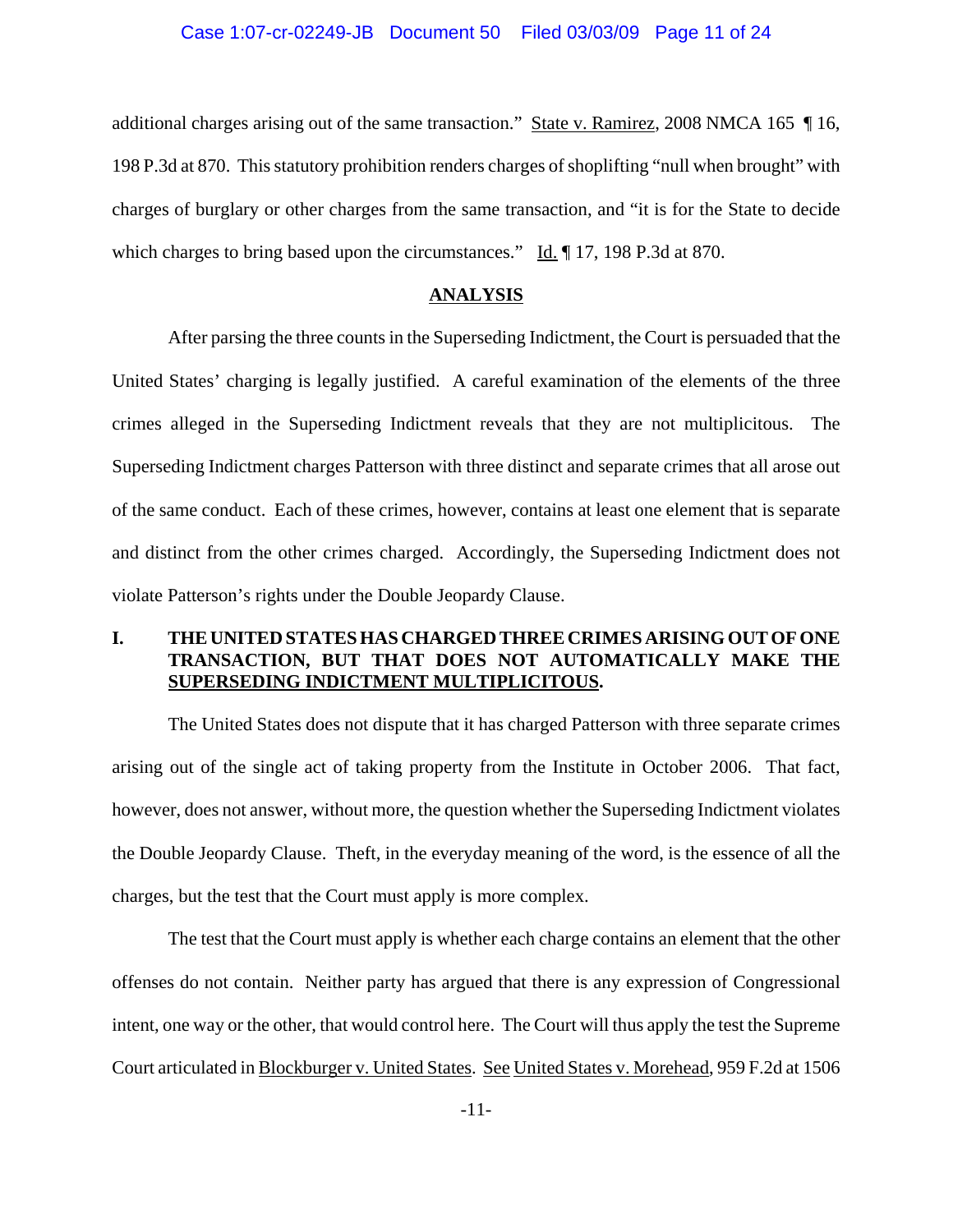### Case 1:07-cr-02249-JB Document 50 Filed 03/03/09 Page 12 of 24

(stating that Blockburger test is used when there is no clear Congressional intent to allow punishment for multiple offenses). Both parties in general agreed that the Blockburger test applied. See Transcript of Hearing at 2:25-3:23 (taken February 18, 2009)(Court & Pori)("Tr."); id. at 19:20- 21 (Nayback).<sup>4</sup> Brian Pori, counsel for Patterson, however, contended that **Blockburger v. United** States was not focused solely on the elements, but on the facts the United States is required to prove. The United States did not necessarily disagree and argued that the facts required to prove each count would be different.

The Court also agrees that, although the test is often known as the elements test, the test itself "is whether each provision requires proof of a fact which the other does not." Blockburger v. United States, 284 U.S. at 304. Generally, this requirement will boil down to a comparison of elements because the elements of the offense are what establish what facts must be proven. It is possible that the United States' charging decisions may create a scenario where different elements may nonetheless require proof of the same fact or where two elements are superficially different, but ultimately require proof of the same fact. United States v. Morehead, which found that managing was the same as controlling or maintaining, may be an example of the former. See id., 959 F.2d at 1507. Ball v. United States, which held that receipt necessarily entailed possession, might be an example of the latter. See id., 470 U.S. at 861-62. Regardless, in this particular case, the difference is only semantic.

## **II. COUNTS ONE AND TWO ARE NOT MULTIPLICITOUS.**

Patterson first argues that the Superseding Indictment he is facing is multiplicitous because Counts One and Two charge the same offense, or markedly similar offenses, arising from a single

<sup>&</sup>lt;sup>4</sup> The Court's citations to the transcript of the hearing refer to the court reporter's original, unedited version. Any final transcript may contain different page and/or line numbers.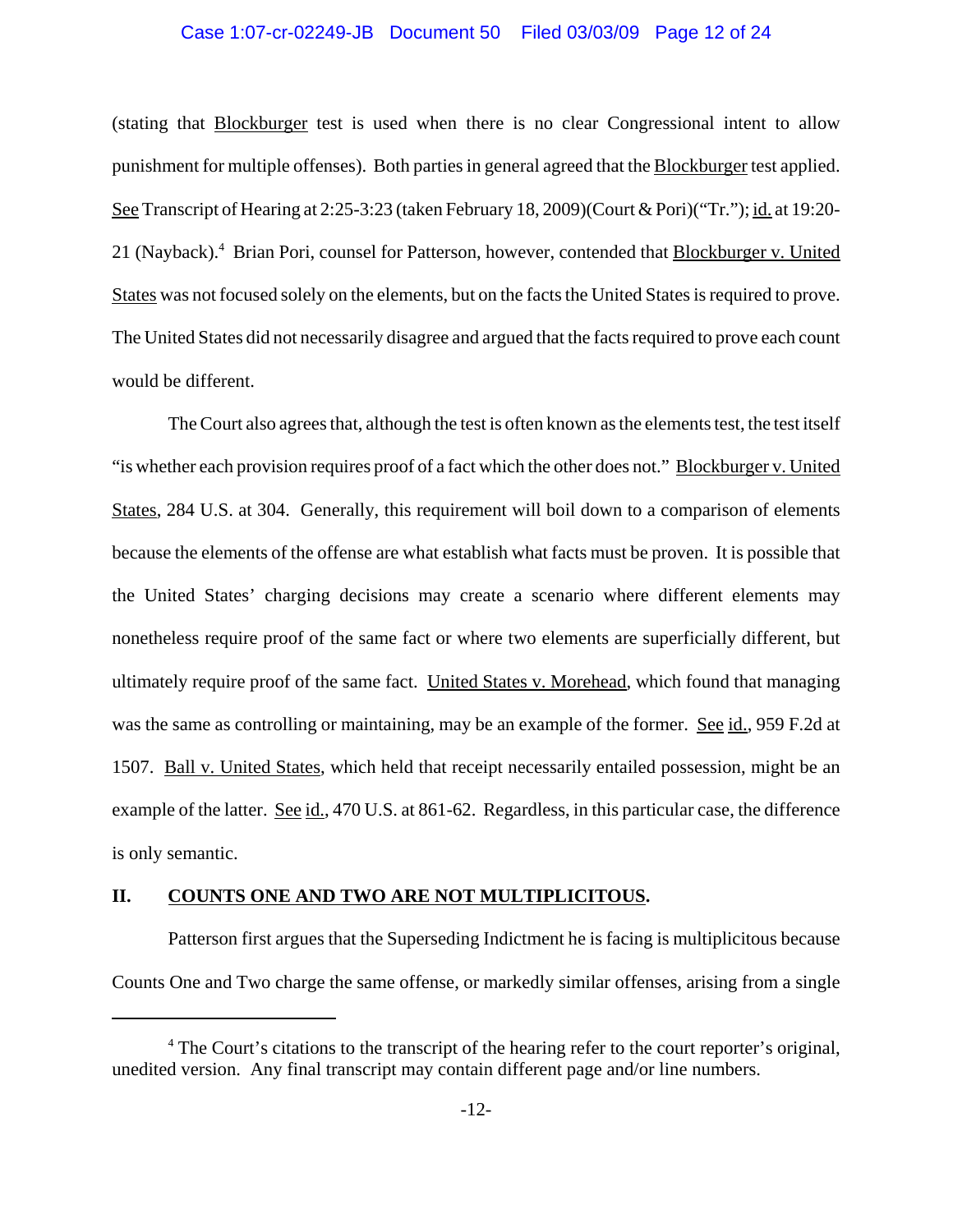### Case 1:07-cr-02249-JB Document 50 Filed 03/03/09 Page 13 of 24

alleged incident. Patterson contends that it is obvious that Counts One and Two of the Superseding Indictment improperly charge identical criminal offenses in only slightly different ways. Patterson argues that, because there is no evidence that Counts One and Two involve separate and distinct criminal offenses, and because it is clear that the Superseding Indictment charges two criminal offenses based on a single act which require proof that Patterson intended to steal property, the counts are manifestly multiplicitous.

In particular, Patterson emphasizes that Count One charges him with taking "property with the intent to '*steal* or purloin it' it," while Count Two charges that he "'did *steal* and knowingly convert' the same property." Defendant's Reply to the Government's Response to the Motion to Dismiss or to Compel Election of Counts at 2, filed February 17, 2009 (Doc. 47)("Reply")(quoting Superseding Indictment at 1)(emphasis added by Reply). At the hearing, the United States countered that it must charge in the conjunctive, but that Count Two will be presented to the jury as asserting alternative theories. See Tr. at 20:6-13 (Nayback). The United States argues that therefore, to prove Count Two, they will be proving a different element -- conversion -- than they will be proving in Count One. Patterson challenges the United States' interpretation of the Superseding Indictment and maintains that the United States should be bound by its decision to charge in the conjunctive and that he has not been given fair notice that the charges against him actually include a count for, in effect, stealing or knowingly converting property belonging to a tribal organization.

Because the United States is correct that it may charge in the conjunctive even when it will present theories in the alternative, the Court must read Count Two of the Superseding Indictment as charging two different theories -- one asserting conversion, the other asserting theft. Reading Count Two as asserting conversion, without stealing being a required element, Count Two is not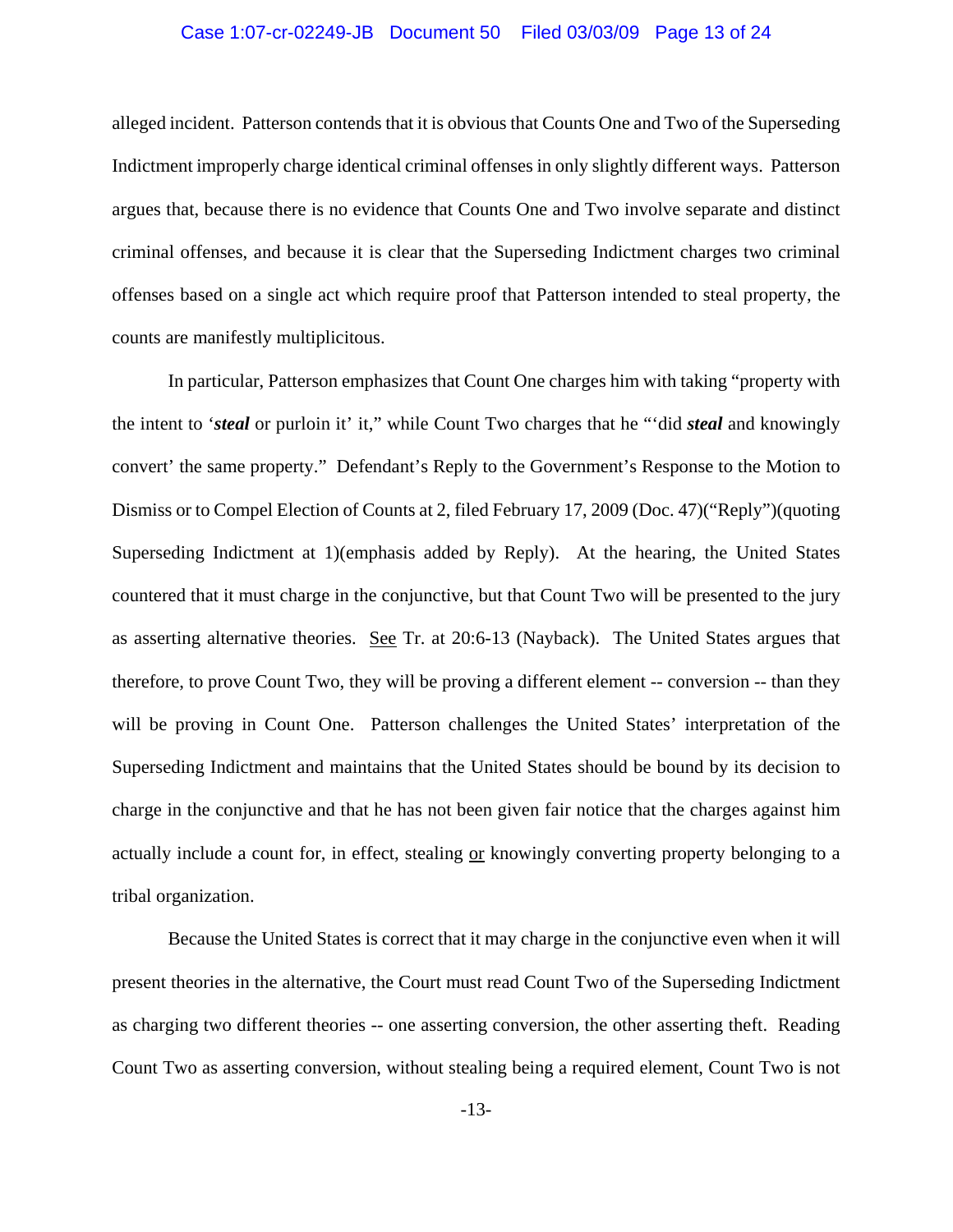### Case 1:07-cr-02249-JB Document 50 Filed 03/03/09 Page 14 of 24

multiplicitous with Count One. Furthermore, regardless whether Count Two states a single theory or two theories, the jurisdictional bases for Counts One and Two are different -- Count One is based on the crime occurring in Indian country, and Count Two is based on the crime being against a tribal organization. These divergent jurisdictional bases create an additional difference between Counts One and Two.

# **A. THE UNITED STATES MAY CHARGE ALTERNATIVE THEORIES WITHIN A SINGLE COUNT IN THE CONJUNCTIVE.**

Patterson contends that the Superseding Indictment's charging in Count Two that he "did steal and knowingly convert" the Institute's property binds the United States to prove that he both stole and knowingly converted the veterinary equipment. The United States disagrees and maintains that the use of "and" is read as asserting multiple, alternative theories. The United States' position is correct.

"The fact that an indictment or information charges in the conjunctive although the statute under which the charge is brought is worded in the disjunctive does not render the indictment or information invalid or the judgment erroneous." United States v. Smith, 484 F.2d 8, 10 (10th Cir. 1973). "The general rule is that when a jury returns a guilty verdict on an indictment charging several acts in the conjunctive . . . the verdict stands if the evidence is sufficient with respect to any one of the acts charged." Id. (citing Turner v. United States, 396 U.S. 398, 420 (1970)). In United States v. Smith, the defendant was charged with supplying his employer with a "false and fraudulent" W-4, although 26 U.S.C. § 7205 proscribes wilfully supplying "false or fraudulent information." The judge instructed the jury in the conjunctive and the jury returned a guilty verdict. The evidence, however, only supported the W-4 being false, not fraudulent. Nonetheless, the Tenth Circuit upheld the conviction. The Tenth Circuit stated: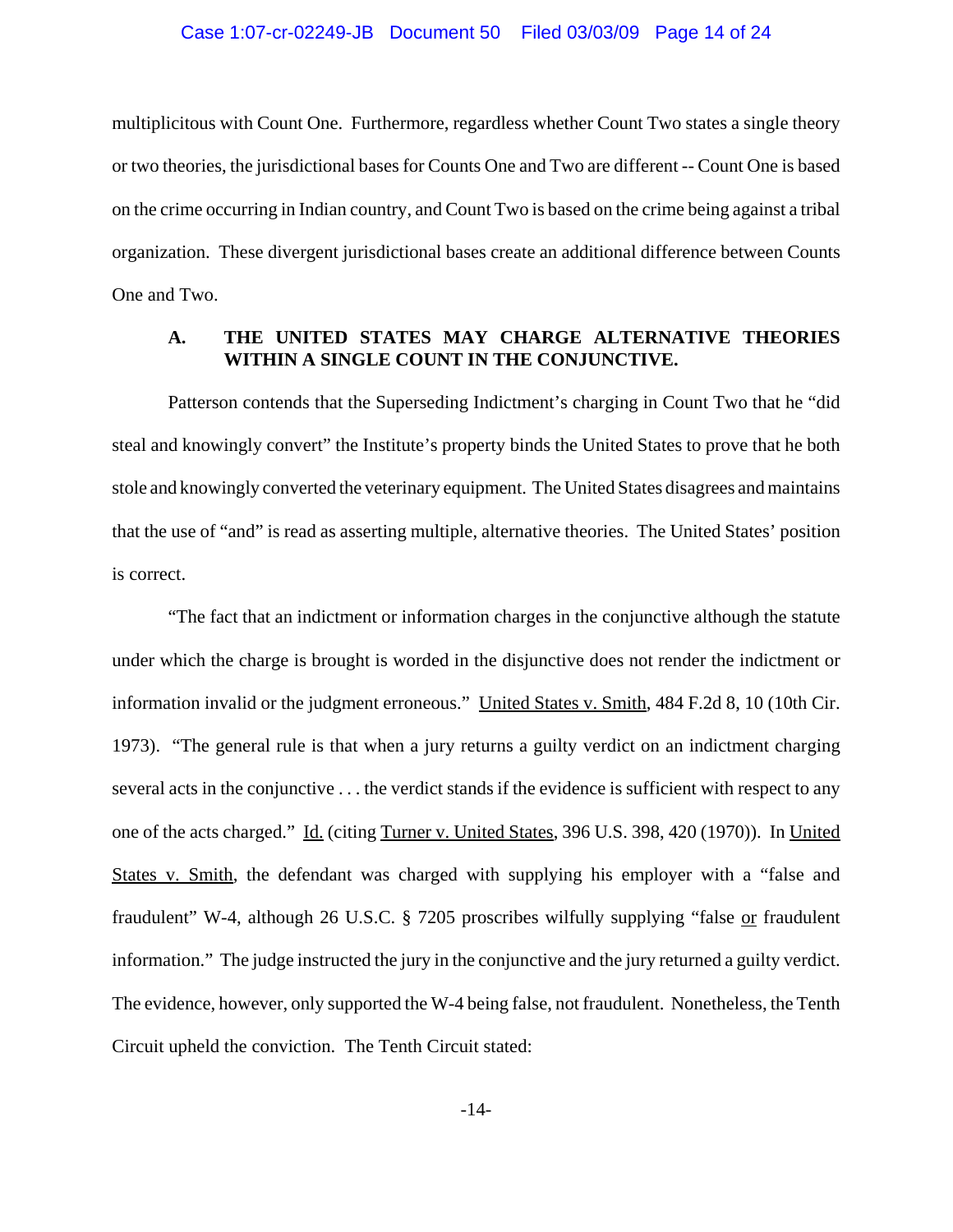Often . . . the court will correct the indictment or information by reading the statute to the jury and thus make it clear that only one of the acts charged needs to be proven. But the fact that the trial court does not do so and, in fact, charges the jury in the conjunctive, offers no exception to the general rule.

United States v. Smith, 484 F.2d at 10.<sup>5</sup>

The Tenth Circuit has consistently held that, when the United States charges a crime in the conjunctive, where the underlying statute is disjunctive, the United States need only introduce evidence to prove one of the acts charged. See United States v. Bell, 154 F.3d 1205, 1209 (10th Cir. 1998); United States v. Smith, 484 F.2d at 10. As the Tenth Circuit noted in United States v. Hill, a case in which the prosecution found itself having charged a theory of the crime -- limited only to stealing -- that ultimately proved too narrow to cover the facts: "The government could have charged the § 641 offense in the conjunctive, but it did not do so. Having formed the charge in a limited way, the government cannot now complain that the charge must be dismissed because the evidence demonstrates the wrong choice was made." 835 F.2d at 764. The converse of this proposition is that the United States may charge several alternative theories in the conjunctive if it wants to provide greater coverage for the ways the facts may play out at trial. Accordingly, the Superseding Indictment's use of the word 'and' in Count Two does not require the United States to prove both stealing and conversion to sustain a conviction on Count Two, and the theories being in the alternative is not an unfair surprise to Patterson about what charges he must defend against.<sup>6</sup>

<sup>&</sup>lt;sup>5</sup> A common-sense way of understanding why a conjunctive charge does not require proof of all the acts charged is that a statute framed in the disjunctive may be violated by any of several different acts. A conjunctive charge is an allegation that the defendant violated the statute in all the different ways charged. Any single act being proved will prove a violation of the statute. The 'and' in such a charge refers to the multiple different potential violations of the statute, and not to multiple elements of the same violation.

<sup>&</sup>lt;sup>6</sup> There is also no argument that the grand jury did not consider the proper elements. By charging in the conjunctive, the grand jury found that there is probable cause that Patterson satisfied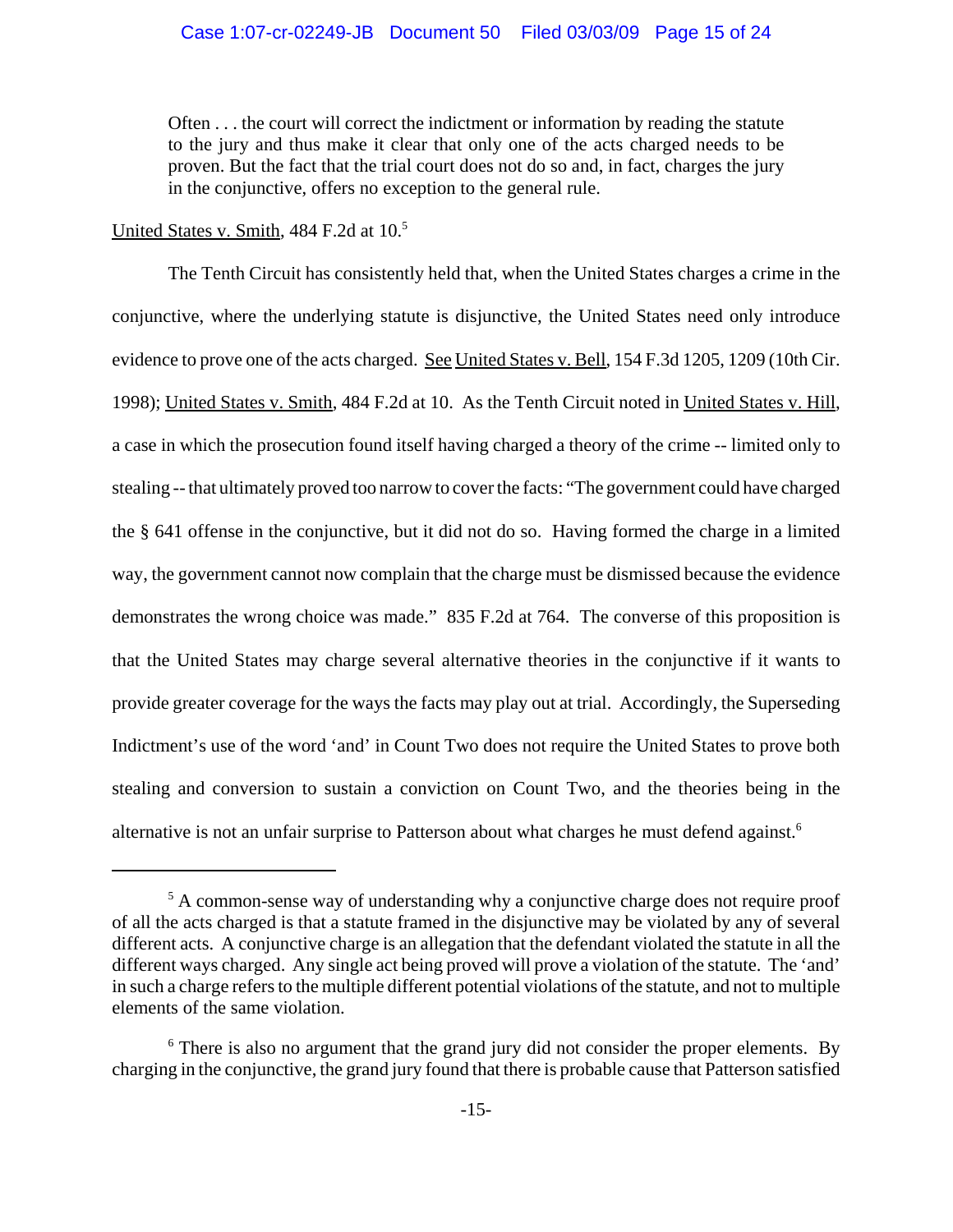# **B. COUNTS ONE AND TWO EACH CONTAIN AN ELEMENT THAT THE OTHER DOES NOT.**

Count One charges a violation of 18 U.S.C. §§ 661 and 1152. Section 661 provides: "Whoever, within the special maritime and territorial jurisdiction of the United States, takes and carries away, with intent to steal or purloin, any personal property of another shall be punished . . . ." Section 1152 provides that, with certain exceptions, "the general laws of the United States as to the punishment of offenses committed in any place within the sole and exclusive jurisdiction of the United States . . . shall extend to the Indian country." The elements that the United States will have to prove are to establish that Patterson violated § 661 are that Patterson: "(1) within the special maritime and territorial jurisdiction of the United States; (2) t[ook] and carr[ied] away; (3) with intent to steal or purloin; (4) the personal property of another." United States v. Spencer, 905 F.2d 1260, 1262 (9th Cir. 1990). The particular jurisdictional fact that the United States will be required to prove is that the crime occurred in Indian country.

Count Two charges a violation of 18 U.S.C. § 1163. That statute criminalizes the conduct of someone who "embezzles, steals, knowingly converts to his use or the use of another, willfully misapplies, or willfully permits to be misapplied, any of the moneys, funds, credits, goods, assets, or other property belonging to any Indian tribal organization . . . ." 18 U.S.C. § 1163. Out of this cluster of choices under § 1163, the United States elected to charge Patterson with stealing and converting. See Superseding Indictment at 1.

Counts One and Two contain two distinct elements that the other does not. For Count One, the United States must prove that Patterson took and carried away the equipment with the intent to

more elements that the United States intends to prove. Patterson cannot therefore contend that the grand jury did not consider the element that the United States intends to prove.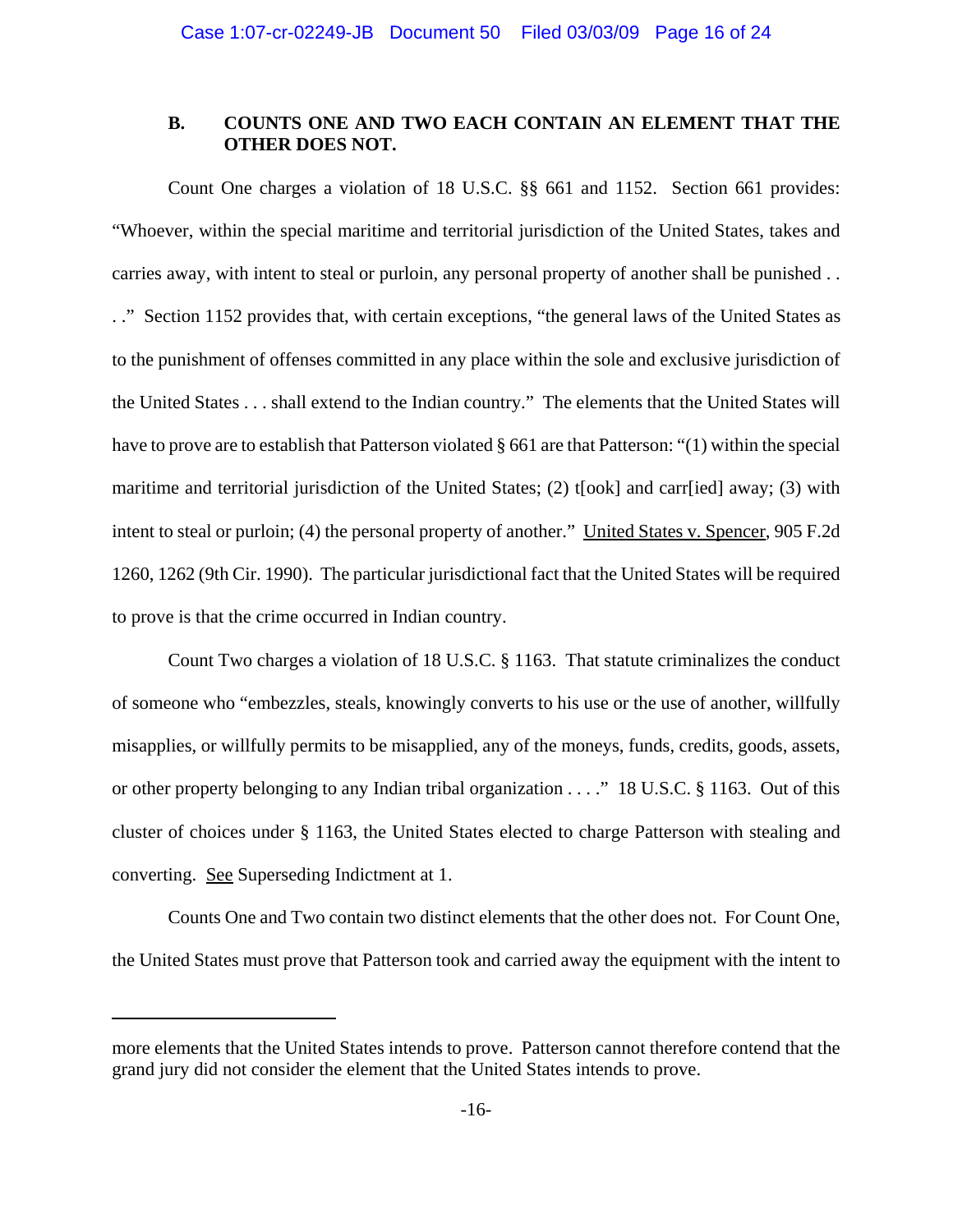# Case 1:07-cr-02249-JB Document 50 Filed 03/03/09 Page 17 of 24

steal it. In Count Two, the United States must instead prove that Patterson knowingly converted the equipment.<sup>7</sup> Additionally, in Count One, the United States will have to prove that the crime took place in Indian country, but need not show that the Institute is a tribal organization. By contrast, in Count Two, the United States will have to prove the status of the Institute as a tribal organization, but will not need to prove that the crime occurred in Indian country.

Because the Court must view Count Two as laying out two alternative theories about Patterson's conduct, the United States may prove that Patterson knowingly converted the veterinary equipment. Conversion is different from theft. Although Patterson attempts to distinguish Morisette v. United States, that case supports the United States' position. As Patterson notes, Morisette v. United States read § 641 -- which includes the phrase "knowingly converts," just as § 1163 does - to require criminal intent for a conversion. That both stealing and conversion require intent, however, does not make them identical. The question is: intent to do what? Justice Jackson's opinion in Morisette v. United States stated that an finding a intent requirement for criminal conversion did not make conversion "a meaningless duplication of the offense of stealing." 342

U.S. at 271. The Supreme Court noted:

It is not surprising if there is considerable overlapping in the embezzlement, stealing, purloining and knowing conversion grouped in this statute. What has concerned codifiers of the larceny-type offense is that gaps or crevices have separated particular crimes of this general class and guilty men have escaped through the breaches. The books contain a surfeit of cases drawing fine distinctions between slightly different circumstances under which one may obtain wrongful advantages from another's property. The codifiers wanted to reach all such instances. Probably every stealing is a conversion, but certainly not every knowing conversion is a stealing.

Id. The Supreme Court distinguished the two categories of crime: "To steal means to take away

<sup>&</sup>lt;sup>7</sup> The United States could also prove Count Two by proving stealing, but this theory might well be multiplicitous were it not for the additional jurisdictional element.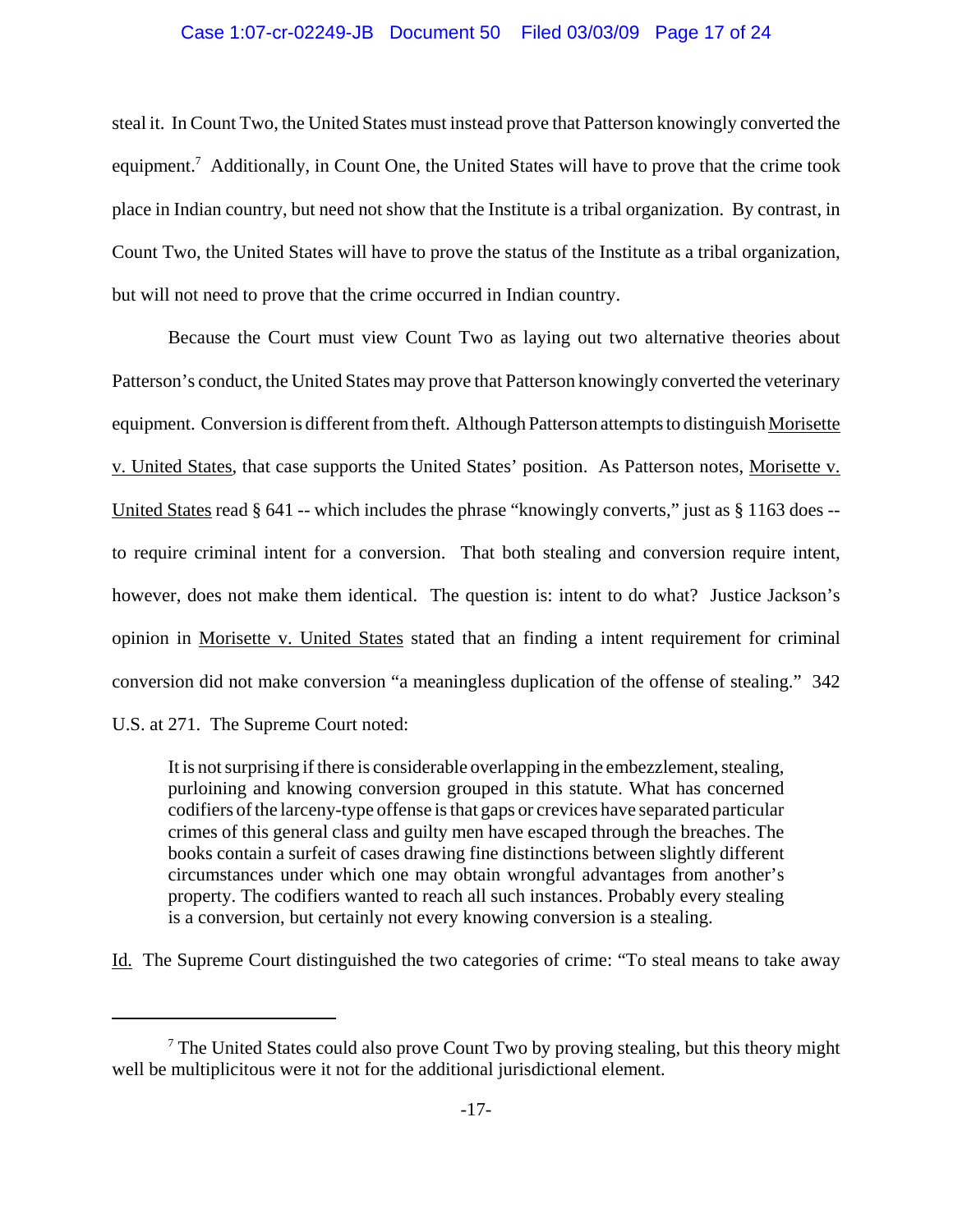## Case 1:07-cr-02249-JB Document 50 Filed 03/03/09 Page 18 of 24

from one in lawful possession without right with the intention to keep wrongfully. Conversion, however, may be consummated without any intent to keep and without any wrongful taking, where the initial possession by the converter was entirely lawful." Id. at 271-72 (internal quotation marks, citation omitted). The Supreme Court went on to list several scenarios that could involve a knowing, intentional conversion that would not amount to stealing, such as: (i) abusing property; and (ii) exceeding the scope of limited permission to use property. See id. at 272.

Here, under the analogous § 1163, the application of Morisette v. United States leads the Court to conclude that proving a knowing conversion and proving stealing would require the United States to prove different facts. To prove stealing, the United States will have to show that Patterson had an "intention to keep wrongfully." Morisette v. United States, 342 U.S. at 271 (internal quotation marks omitted, emphasis added). To prove conversion, the United States may prove a different intent, such as the intent to wrongfully use the Institute's property as a bargaining chip.<sup>8</sup> In fact, relying on Morisette v. United States, the Tenth Circuit has stated that "[t]he concepts of stealing and conversion are mutually exclusive." United States v. Hill, 835 F.2d at 764.

The distinction between stealing and conversion turns on how possession is obtained. One who gains possession of property by wrongfully taking it from another steals. One who comes into possession of property by lawful means, but afterwards wrongfully exercises dominion over that property against the rights of the true owner, commits conversion. There is no way in which both offenses can be committed by the same person involving the same property at the same time for the simple reason that one cannot wrongfully take property and still come into possession of it in a lawful manner.

<sup>&</sup>lt;sup>8</sup> Patterson also emphasizes that the Supreme Court in Morisette v. United States observed that "[t]he Government apparently did not believe that conversion stood so alone when it drew this one-count indictment to charge that Morisette 'did unlawfully, wilfully and knowingly steal and convert to his own use.'" Id. at 269-70. The statute, however, allows for knowing conversion as a stand-alone offense, and in light of the Supreme Court's discussion of the distinctions between criminal conversion and stealing, the Court does not see that this comment on a prosecutor's drafting can be read as holding that conversion cannot be an independent crime.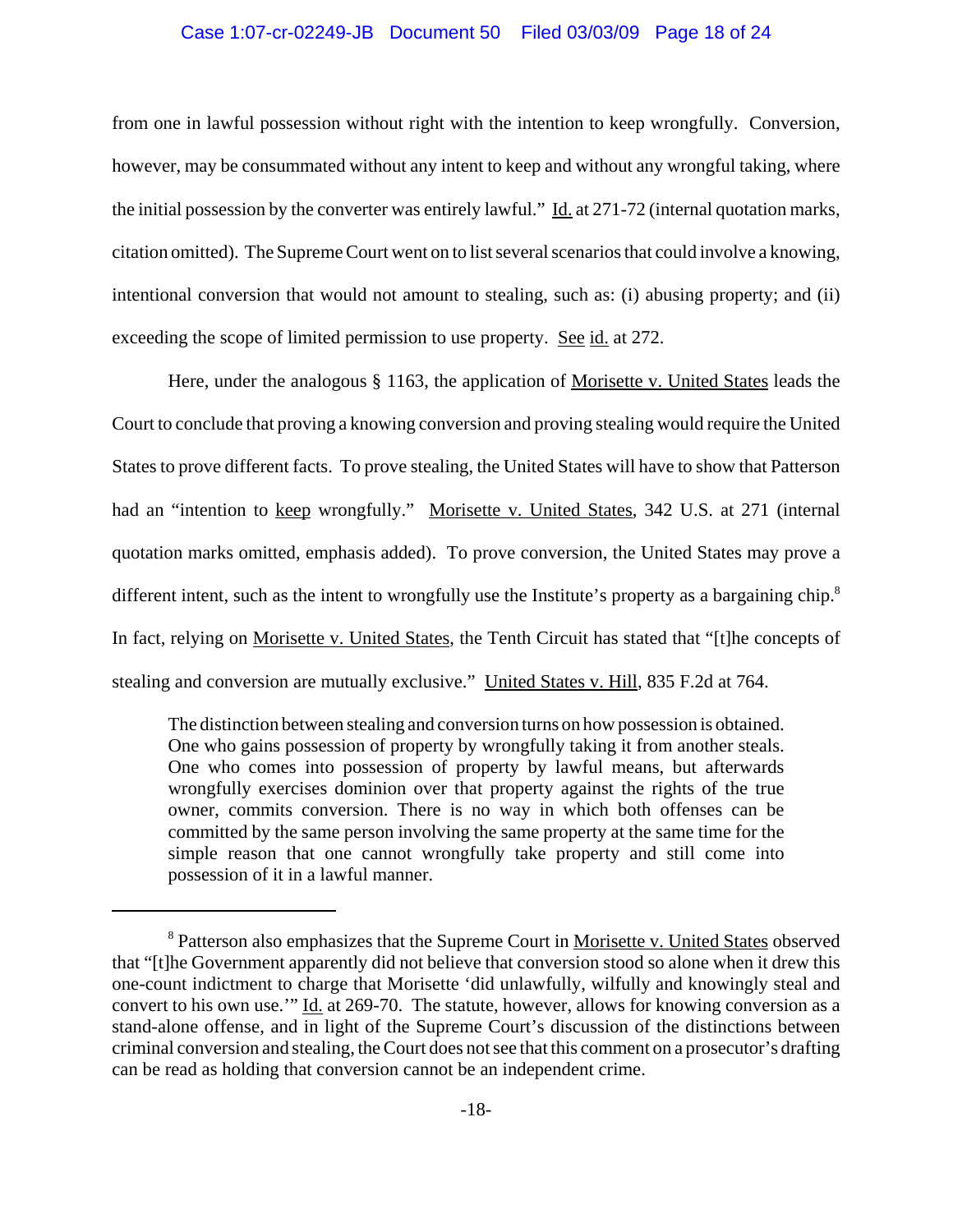## Case 1:07-cr-02249-JB Document 50 Filed 03/03/09 Page 19 of 24

Id. at 765 (citations omitted). Because the intent elements are different, charging both stealing and conversion for the same transaction is not multiplicitous.<sup>9</sup>

At the hearing, the United States focused on the conversion theory, but did not indicate that it was dropping the stealing theory in Count Two, so the Court must also consider whether the stealing theory is multiplicitous with Count One. Although the conversion theory in Count Two is distinct from the stealing charged in Count One, the stealing language in Counts One and Two both present the same basic elements. The difference between stealing and conversion will not save that indictment from being multiplicitous with respect to the stealing theory in Count Two and the stealing charged in Count One. The two counts, however, charge crimes with different jurisdictional elements. Count One requires that the crime be committed in Indian country, but does not require that the victim be a tribal organization. Conversely, Count Two will require the United States to prove that the crime was against a tribal organization, but the location will be irrelevant. Jurisdictional requirements are typically elements of a federal offense that the United States must prove beyond a reasonable doubt. See United States v. Prentiss, 206 F.3d 960, 970-74 (10th Cir. 2000)(discussing case law on jurisdiction in federal crimes and holding that Indian status of defendant an element of 18 U.S.C. § 1152). Accordingly, the United States will have to prove different facts beyond a reasonable doubt for Count One and for the stealing theory in Count Two.

<sup>&</sup>lt;sup>9</sup> While they are not multiplicitous, it appears that Count One and the conversion theory in Count Two present alternative theories and that Patterson could not be convicted of both stealing personal property in Indian country and conversion of property, given the Tenth Circuit's statements in United States v. Hill that conversion differs from stealing not only in intent, but because of the manner in which the defendant gains possession of property. Thus, if there is evidence to support both Count One and the conversion theory in Count Two, the Court will need to tell the jury that it cannot convict Patterson of both Count One and the conversion alleged in Count Two. The jury instructions must indicate that Count One and the conversion alleged in Count Two are in the alternative.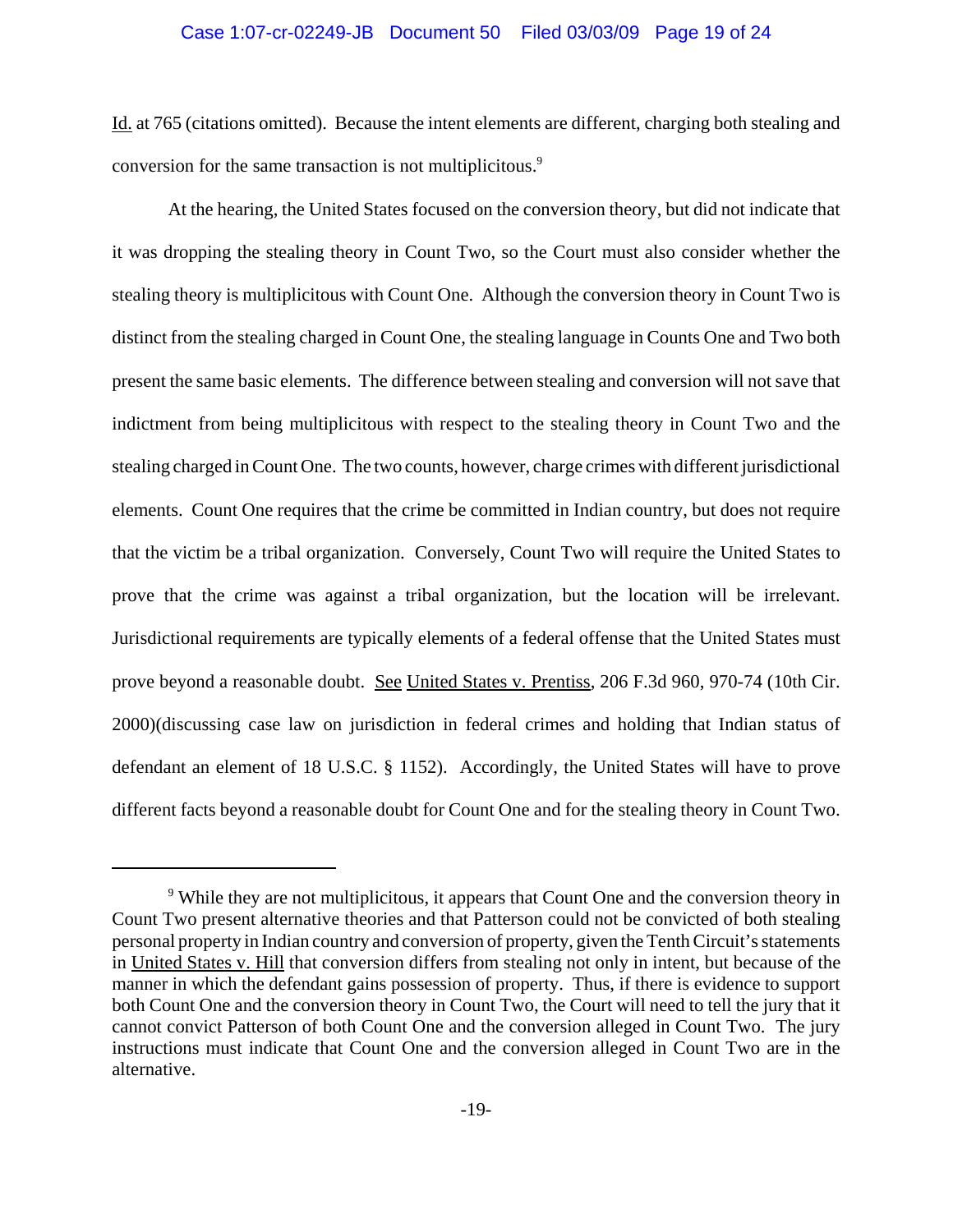## Case 1:07-cr-02249-JB Document 50 Filed 03/03/09 Page 20 of 24

To prove that the crime was committed in Indian country, the United States will be required to prove the geographical location of the crime and the fact that the location was Indian country. These facts will not show that a crime was against a tribal organization. To prove the stealing theory in Count Two, the United States will be required to introduce facts about the owner of the property stolen and that the owner was a tribal organization. A tribal organization may be located outside Indian country, so proof of these facts will not demonstrate that the crime was in Indian country.

Patterson has not cited, and the Court is not aware of, any decisions holding that jurisdictional elements and the facts required to prove them would be treated differently than other elements under the Blockburger test. Nor has Patterson pointed to any indication that Congress intended to prohibit separate punishments. There is also no sound legal reason to treat jurisdictional elements -- particularly here -- differently. While tribal organization status acts as a jurisdictional hook for Count Two, it also marks off a specific class of victims that the law is protecting. Moreover, 18 U.S.C. § 1152, the jurisdictional basis for Count One, states: "Except as otherwise expressly provided by law, the general laws of the United States as to the punishment of offenses committed in any place within the sole and exclusive jurisdiction of the United States, except the District of Columbia, shall extend to the Indian country." Id. (emphasis added). The Blockburger test, as Ball v. United States noted, acts as a proxy for Congressional intent. See Ball v. United States, 470 U.S. at 861-64 Different jurisdictional elements indicates that Congress intended to cover criminal activity that affects different interests -- here, crimes that occur within the special boundaries of Indian country and against tribal organizations as a particular class of victim. There is no indication that Congress did not intend that conduct touching on these different interests should not be subject to multiple punishments. While Congress certainly could decide otherwise, Patterson has not pointed to any indication that Congress has made such a decision, nor has the Court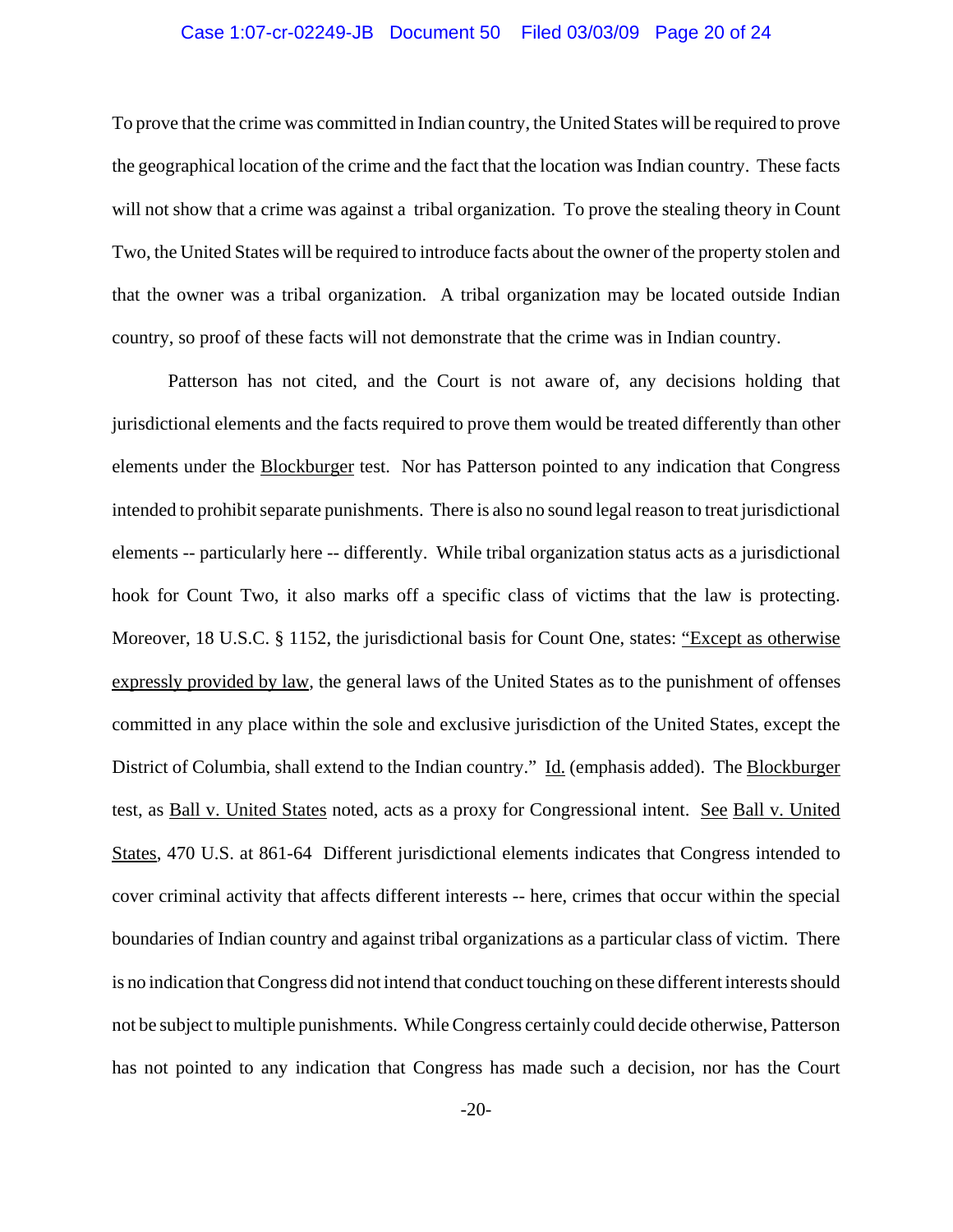## Case 1:07-cr-02249-JB Document 50 Filed 03/03/09 Page 21 of 24

discovered any. There is thus no basis on which the Court can ignore the result that the Blockburger test leads the Court to.

# **III. COUNTS ONE AND THREE ARE NOT MULTIPLICITOUS.**

Patterson also contends that Count One -- charging larceny in Indian country -- and Count Three -- charging burglary in Indian country -- are also multiplicitous, although he concedes that this "involves a closer question of multiplicity." Motion at 5. The Assimilative Crimes Act, 18 U.S.C. § 13, assimilates state law for crimes committed within federal territorial jurisdiction:

Whoever [in an area under federal jurisdiction] . . . is guilty of any act or omission which, although not made punishable by any enactment of Congress, would be punishable if committed or omitted within the jurisdiction of the State . . . in which such place is situated, by the laws thereof in force at the time of such act or omission, shall be guilty of a like offense and subject to a like punishment.

18 U.S.C. § 13(a). Because burglary is not a federally defined crime, the laws of New Mexico for burglary are assimilated in this situation. See United States v. Wood, 386 F.3d 961, 962 (10th Cir. 2004)(noting that burglary is not defined in federal law). At the hearing, the United States conceded that New Mexico decisional law as well as statutory law governs the burglary crime charged in Count Three. See Tr. at 25:22-26:3 (Court & Nayback).

In New Mexico, burglary is defined as "the unauthorized entry of [various structures], with the intent to commit any felony or theft therein." N.M.S.A. 1978 § 30-16-3. "The crime of burglary is complete when there is an unauthorized entry with the necessary intent; the intent does not have to be carried out after entry." State v. Ramirez, 2008 NMCA 165 ¶ 6, 198 P.3d at 868 (internal quotation marks omitted). Accordingly, New Mexico courts have allowed convictions for both burglary and larceny from the same transaction. See State v. McAfee, 78 N.M. at 111, 428 P.2d at 650. As the New Mexico Court of Appeals stated: "Burglary does not have any shared elements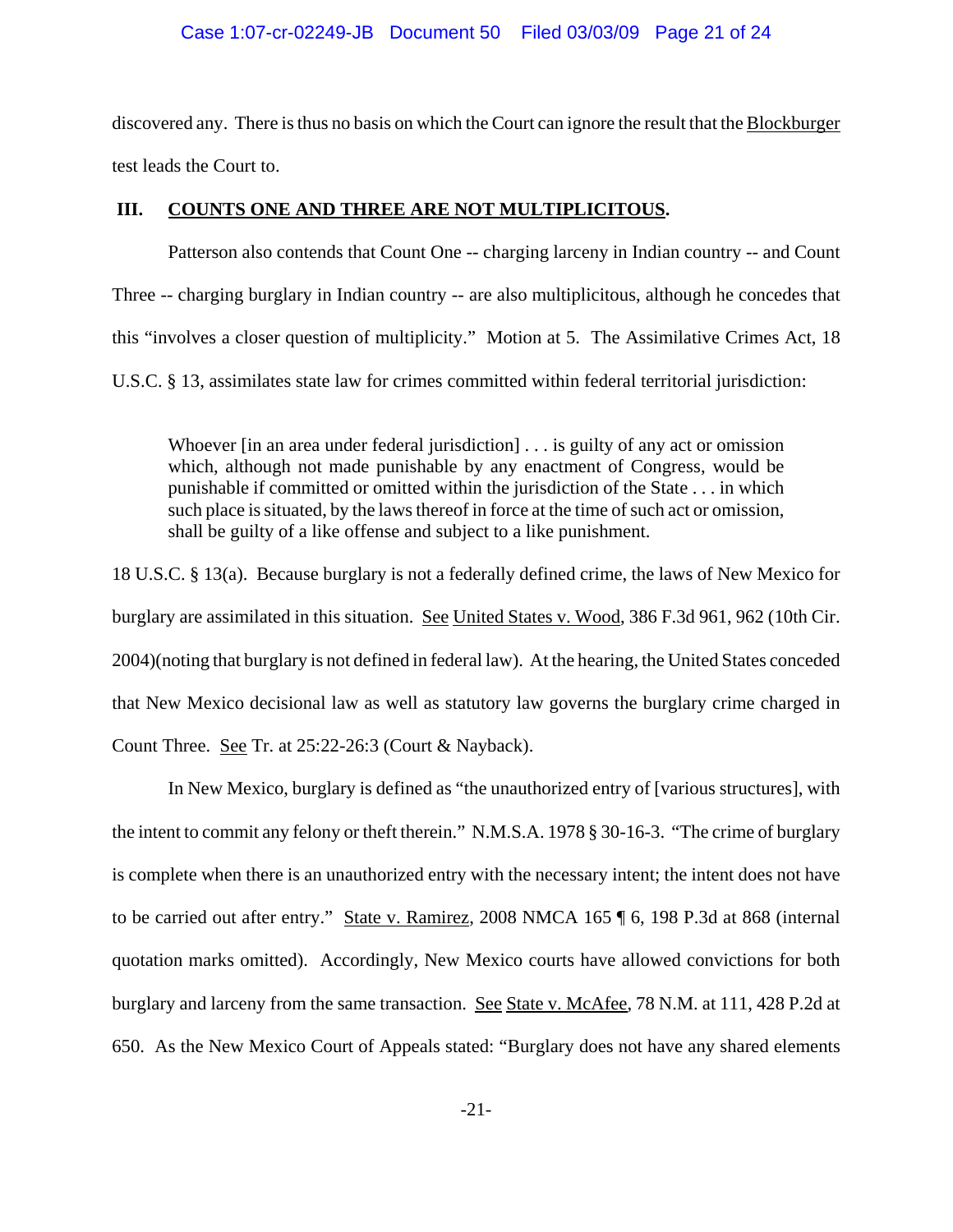### Case 1:07-cr-02249-JB Document 50 Filed 03/03/09 Page 22 of 24

with either shoplifting or larceny." State v. Ramirez, 2008 NMCA 165 ¶ 7, 198 P.3d at 868. This largely disposes of any traditional challenge to Counts One and Three being multiplicitous. Burglary and 18 U.S.C. 661 each contain elements the other does not and so would not be multiplicitous, at least as traditionally understood.

Patterson, however, makes a more refined and indirect challenge to the inclusion of Count Three in the Superseding Indictment. He contends that N.M.S.A. 1978, § 30-16-20C prohibits separately punishing the same transaction as both burglary and shoplifting. He agues that, while people have a specific idea about the word shoplifting in everyday speech, the shoplifting statute is worded broadly enough to cover his alleged theft of equipment from the Institute. The rule of lenity, he urges, requires any ambiguity from such a broadly-worded statute to be construed in his favor.

The reach of N.M.S.A. 1978, § 30-16-20C, however, is not as long as Patterson contends. That subsection of the shoplifting statute reads: "An individual charged with a violation of this section shall not be charged with a separate or additional offense arising out of the same transaction." Id. (emphasis added). Patterson has not been charged with a violation of § 30-16-20. The plain language of § 30-16-20C renders that subsection inapplicable to the scenario before the Court. Nothing in the language of § 30-16-20C indicates that the ban against shoplifting being charged alongside other offenses arising from the same transaction applies to a situation where the conduct arguably could have been charged as shoplifting. As the Court of Appeals characterized the limitation, § 30-16-20C prohibits "any person charged with shoplifting from being charged with separate or additional offenses arising out of the same transaction." State v. Ramirez, 2008 NMCA 165 ¶ 13, 198 P.3d at 869 (emphasis added).

Furthermore, Patterson fails to explain why § 30-16-20C is even relevant. The Assimilative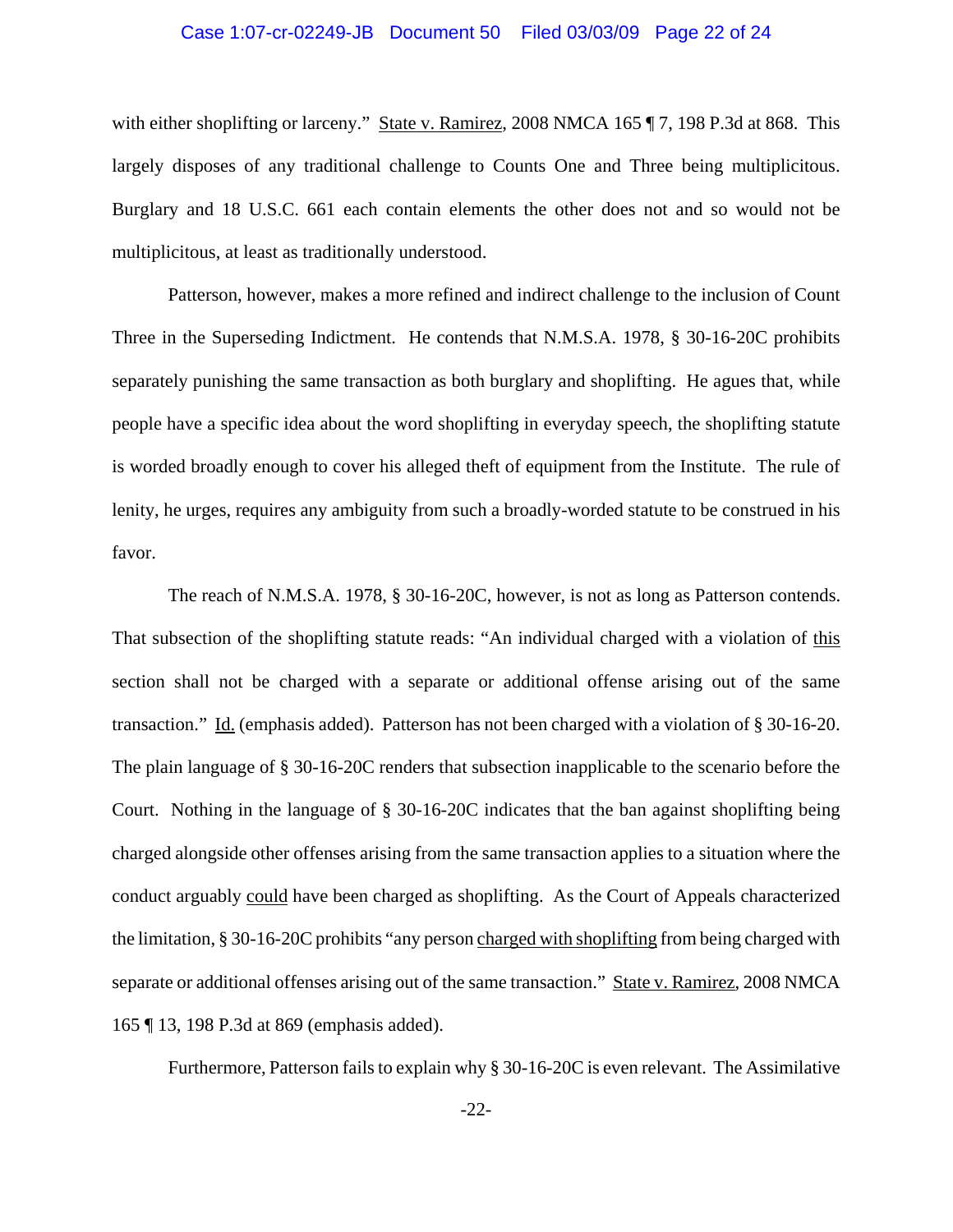### Case 1:07-cr-02249-JB Document 50 Filed 03/03/09 Page 23 of 24

Crimes Act is a "gap-filling statute[]." United States v. Wood, 386 F.3d at 963 n.2 (internal quotation marks omitted). 18 U.S.C. § 13 incorporates state law to define crimes otherwise outside the realm of federal law. The relevant crime here is burglary. There is no sound reason to use § 13 to assimilate N.M.S.A. 1978, § 30-16-20 when the only state crime being charged is burglary, § 30- 16-3B. In State v. Ramirez, the shoplifting convictions were vacated, because shoplifting was charged along with burglary and § 30-16-20C forbid using shoplifting when there were other charges for the same transaction. The holding depended on § 30-16-20 being a charged offense. State v. Ramirez gave no indication that a crime that could have been charged as shoplifting would bring § 30-16-20C into play.

The rule of lenity does not change the result. There is no ambiguity in § 30-16-20C. There might be ambiguity about whether Patterson could be charged with shoplifting, but that is not an issue because Patterson has not been charged with violating that statute.<sup>10</sup>

## **IV. COUNTS TWO AND THREE ARE NOT MULTIPLICITOUS.**

It is not clear whether Patterson challenges Counts Two and Three as being multiplicitous. He mentioned this point in his motion and briefly at the hearing, but has not presented any significant argument about them. Given the Court's discussion, however, Counts Two and Three are not multiplicitous. Burglary here will require proving entry into a building, a fact not required to show stealing or conversion, while stealing or conversion, unlike burglary, will require proof that Patterson actually gained control of property. If burglary is not multiplicitous with the stealing in

<sup>&</sup>lt;sup>10</sup> Patterson's argument also involves an interesting application of the rule of lenity upon which the Court need not rule: Patterson is arguing that the shoplifting statute is broad enough that it could cover his conduct. In effect, he is arguing that the scope of the statute should be read expansively. Such a reading -- assuming that the remainder of his theory were correct -- might aid him. A broad reading of a criminal statute, however, would generally not aid defendants as a class and would seem to run afoul of the rule of lenity's purpose.